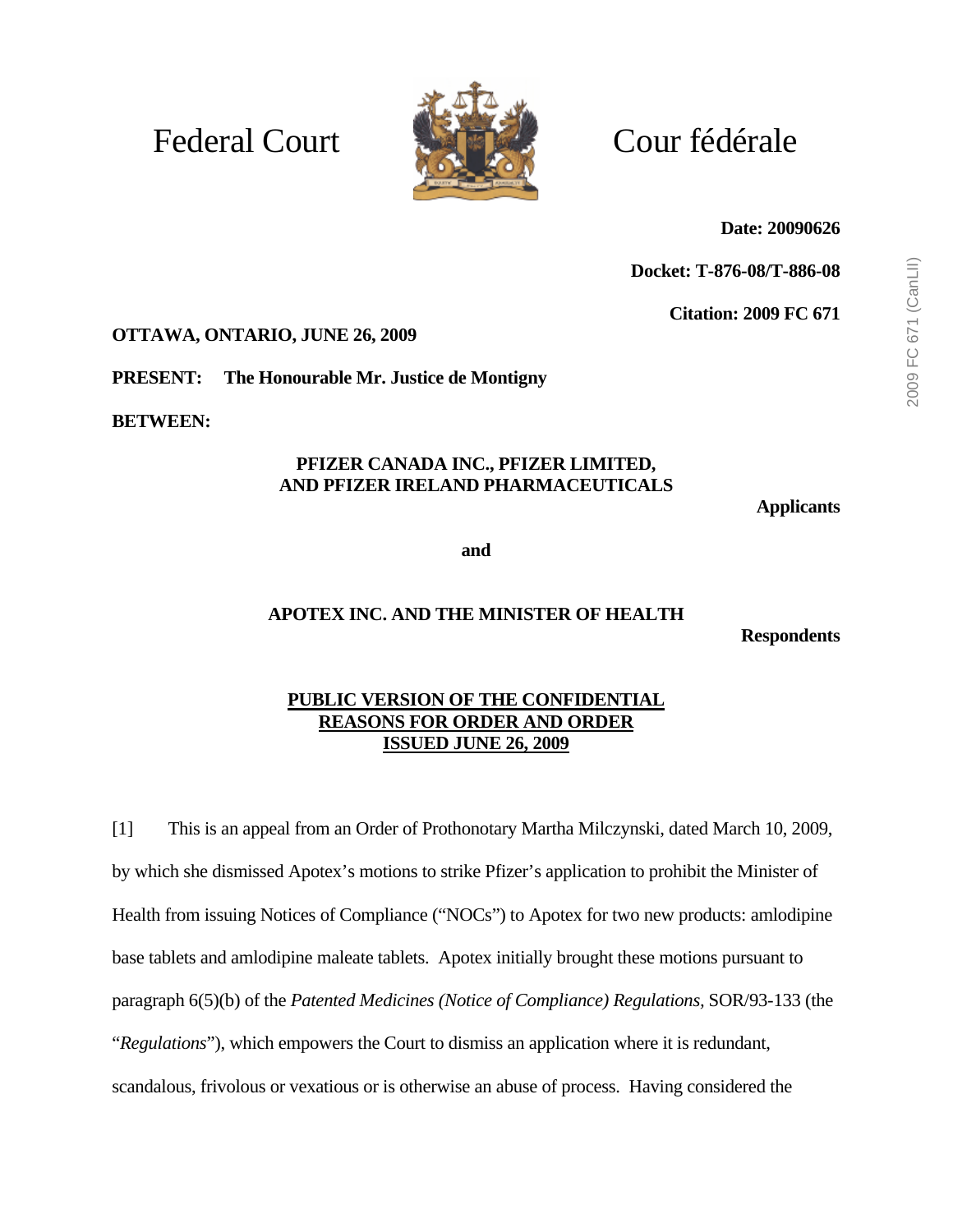2009 FC 671 (CanLII) 2009 FC 671 (CanLII)

evidence of non-infringement filed by Apotex, the Prothonotary found that it was inadmissible hearsay, and that in any event it would not have been sufficient to grant the relief sought. While the motions brought by the Respondent, Apotex, are in the nature of an appeal from the Order of the Prothonotary, the motions are to be determined in this Court *de novo*.

#### **BACKGROUND**

[2] Pfizer obtained a Notice of Compliance for a medicine known as amlodipine besylate, sold under the trade name of Norvasc. Pfizer has listed two patents on the Register maintained by the Minister of Health pursuant to the *Regulations* against that drug, namely the 1,321,393 ('393) patent and the 2,170,278 ('278) patent.

[3] At all material times, amlodipine and its salts were known as medicines which were among the group of calcium channel blockers and indicated for use in the treatment of hypertension and angina. Amlodipine is a racemic mixture that consists of the  $R(+)$  enantiomer and the  $S(-)$ enantiomer. A "racemate" or "racemic mixture" contains an equal amount of two enantiomers. While having the same physical properties, such as melting point, solubility, etc., enantiomers are chemical compounds that are non-superimposable mirror images of each other; in other words, each enantiomer of a racemic mixture rotates a plane of polarized light by the same angle in opposite directions. Because of that characteristic, two enantiomers of a drug substance will interact differently with their biological targets.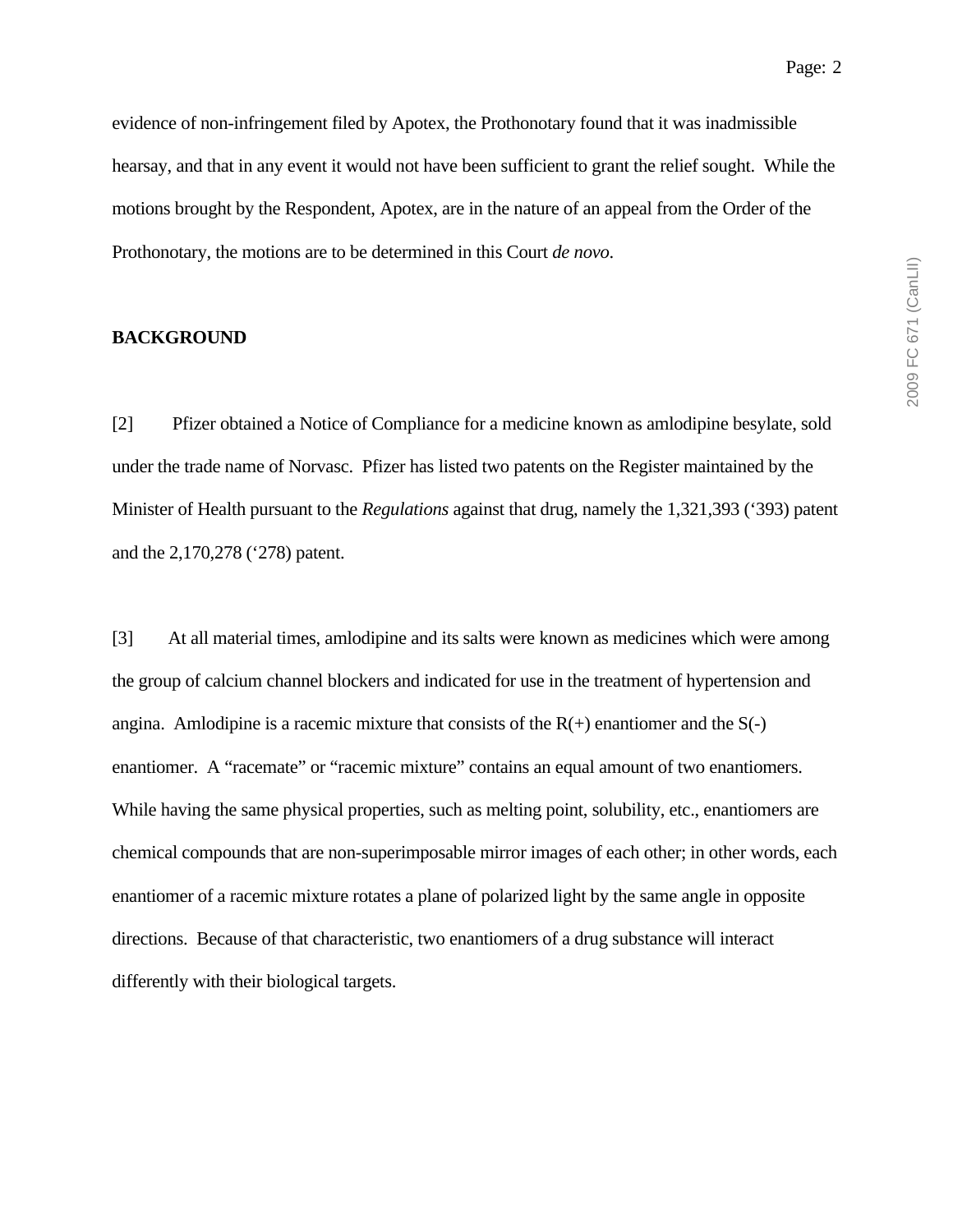2009 FC 671 (CanLII) 2009 FC 671 (CanLII)

Page: 3

 $[4]$  As a result, the R(+) and S(-) enantiomers of amodipine are molecules that are identical except for their three-dimensional configuration and biological effect. Whether amlodipine exists as the besylate salt, the free base or the maleate salt makes no difference. Amlodipine besylate, amlodipine free base and amlodipine maleate contain the same enantiomers.

[5] It was known that the calcium channel-blocking activity of amlodipine was substantially confined to the  $S(-)$  form and the racemic mixture of  $R(+)$  and  $S(-)$  forms, and that the  $R(+)$  isomer had little or no calcium channel-blocking activity. It was also known that calcium channel blockers in general tend to inhibit smooth muscle cell migration, and would therefore be useful in the treatment of artherosclerosis (a condition characterized by the narrowing and hardening of blood vessels). Indeed, the '278 patent begins by acknowledging these properties.

[6] The invention to which the '278 patent purports to relate is the discovery that "the  $R(+)$ isomer of amlodipine, despite its lack of calcium channel blocking activity, is a potent inhibitor of smooth muscle cell migration". The '278 patent describes as its discovery that  $R(+)$  amlodipine inhibits smooth muscle cell migration while not producing channel-blocking effects. This unique property of  $R(+)$  amlodipine is not shared by racemic amlodipine or other calcium channel blockers, and gives '278 patent its stated utility: "[A] means of treating conditions invoking smooth muscle cell migration without any concomitant cardiovascular effects…it is therefore applicable to patients for whom reduction of blood pressure would be undesirable."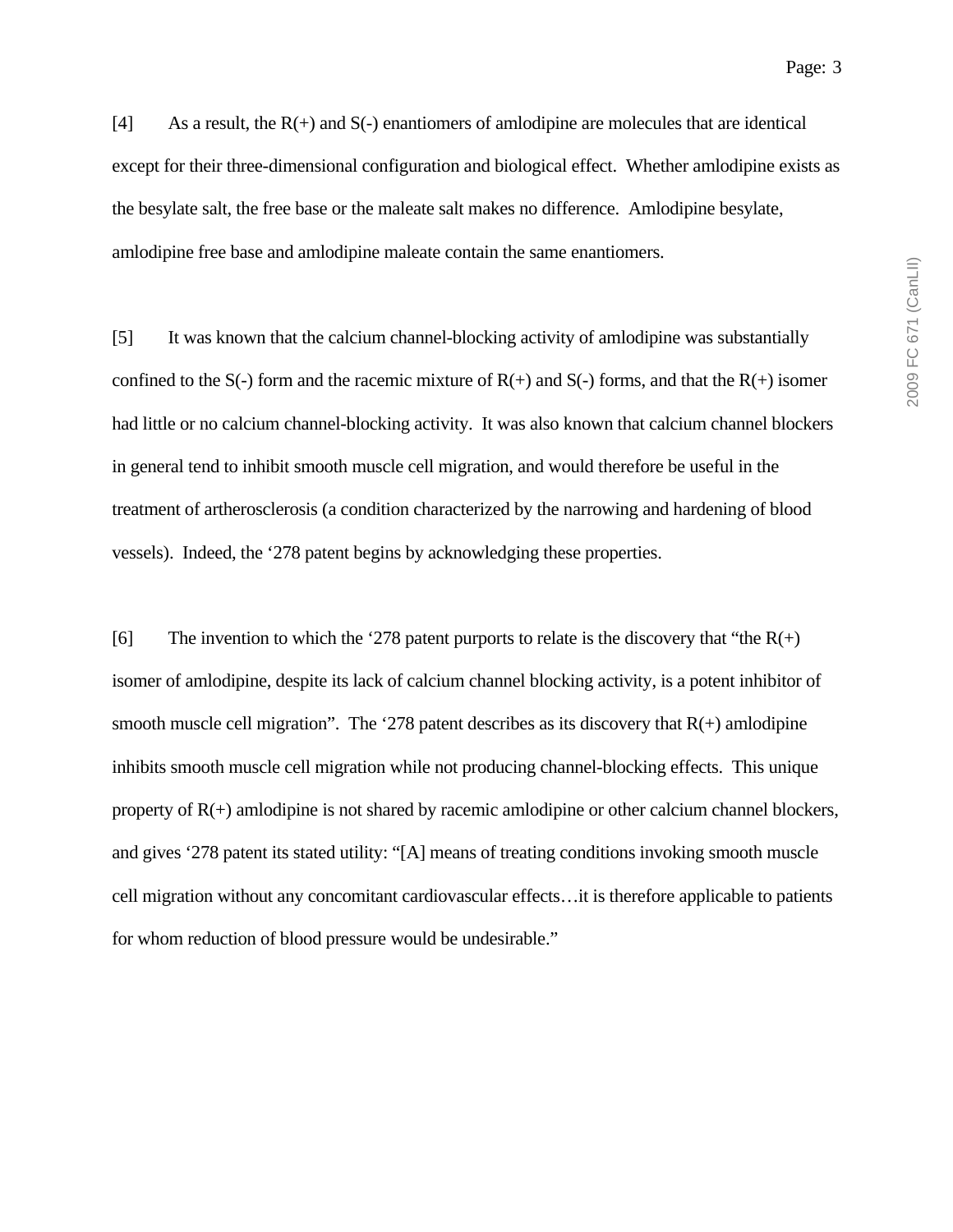[7] Further, the '278 patent directly contrasts its invention – the administration of  $R(+)$ 

amlodipine – from the administration of racemic amlodipine on the basis that only the former

avoids cardiovascular (*i.e.*, blood pressure lowering) effects:

For administration to man in the curative or prophylactic treatment of conditions involving smooth muscle migration, oral dose of  $R(+)$ amlodipine or its salts may be in the range of 2-10 mg daily for an average adult patient (weighing 70 kg), that is a range similar to that used for amlodipine in the treatment of hypertension. However, the absence of cardiovascular effects allows administration of much larger doses than would be recommended for the calcium channel blocker or the racemate, with a correspondingly greater effect on cell migration.

'278 patent, p. 6

[8] The '278 patent purports to contain the results of assays conducted using, as separate test compounds, racemic amlodipine, R(+) amlodipine, S(-) amlodipine, and known calcium channel blockers nitrendipine and verapamil. The assays indicate that all five compounds inhibit smooth muscle cell migration, but only  $R(+)$  amlodipine (free of the racemate) is "substantially free" of calcium channel-blocking activity. From these results, the inventors conclude that "the  $R(+)$ enantiomer of amlodipine is effective in inhibiting smooth muscle cell migration even though its activity as a calcium channel blocker is negligible". The report of the study indicates that the racemate does not share the unique, desired biological effect of  $R(+)$  amlodipine.

[9] Patent '278 is comprised of eight claims. Claims 1 to 3 relate to the  $R(+)$  isomer of amlodipine for "use in the treatment", "for making a medicament for treatment", and "for treatment" of conditions requiring inhibition of vascular smooth muscle cell migration. Claims 4 to 7 relate to a pharmaceutical composition, and to unit doses of that composition, containing the  $R(+)$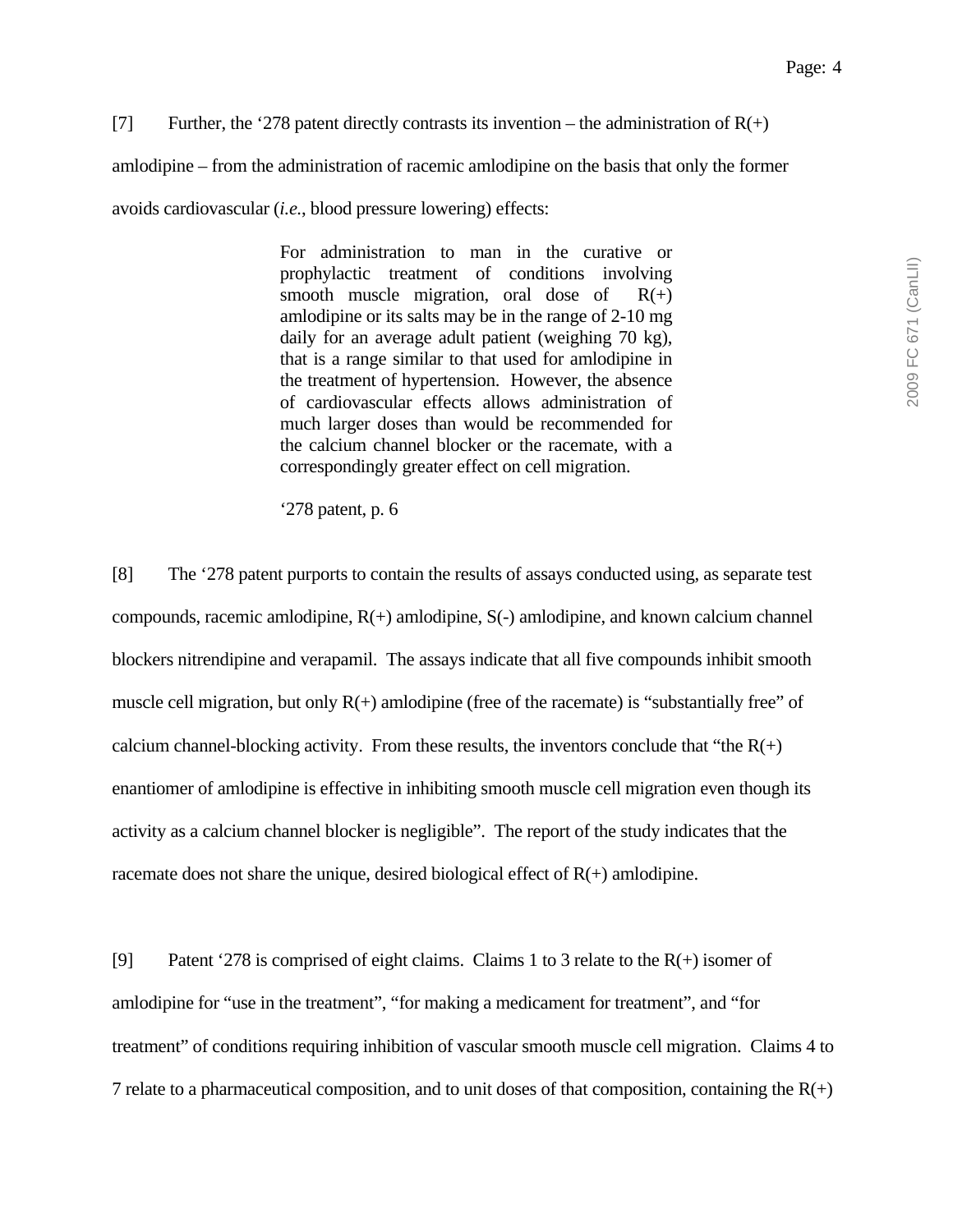amlodipine for use in the treatment of these same conditions. Claim 8 relates to a commercial package containing the  $R(+)$  isomer of amlodipine for the treatment of these same conditions.

[10] There is a dispute over the proper construction of this patent. Apotex alleges that the claims of the '278 patent exclude racemic amlodipine, and that the term  $R(+)$  enantiomer of amlodipine" found in the various claims of the patent should be given its plain meaning, as a compound distinct from racemic amlodipine. Pfizer, on the other hand, urges a construction that would encompass the R(+) and S(-) enantiomers. I shall return to this debate about the proper construction of the '278 patent shortly.

[11] As for the '393 patent, there seems to be no dispute over the construction of its relevant claims. According to that patent, the besylate salt shows a unique combination of good solubility, good stability, non-hygroscopicity and good processibility which makes it "outstandingly suitable" for the preparation of pharmaceutical formulations of amlodipine ('393 patent, p. 6). The '393 patent is comprised of 22 claims. Claims 1 to 10 relate to the processes for preparing the besylate salt of amlodipine, a pharmaceutical composition, a tablet formulation, a capsule formulation and a sterile aqueous solution of the besylate salt. Claims 11 to 2 are directed to the selection of the besylate salt of amlodipine from a class of pharmaceutically acceptable salts. Claim 11 covers the compound amlodipine besylate. It is listed on the Patent Register in respect of amlodipine besylate tablets for oral administration in 2.5, 5 and 10 mg dosage strengths. The only issue is whether Apotex's products contain or, at any point in the manufacturing process, use the besylate salt, and infringe the '393 patent.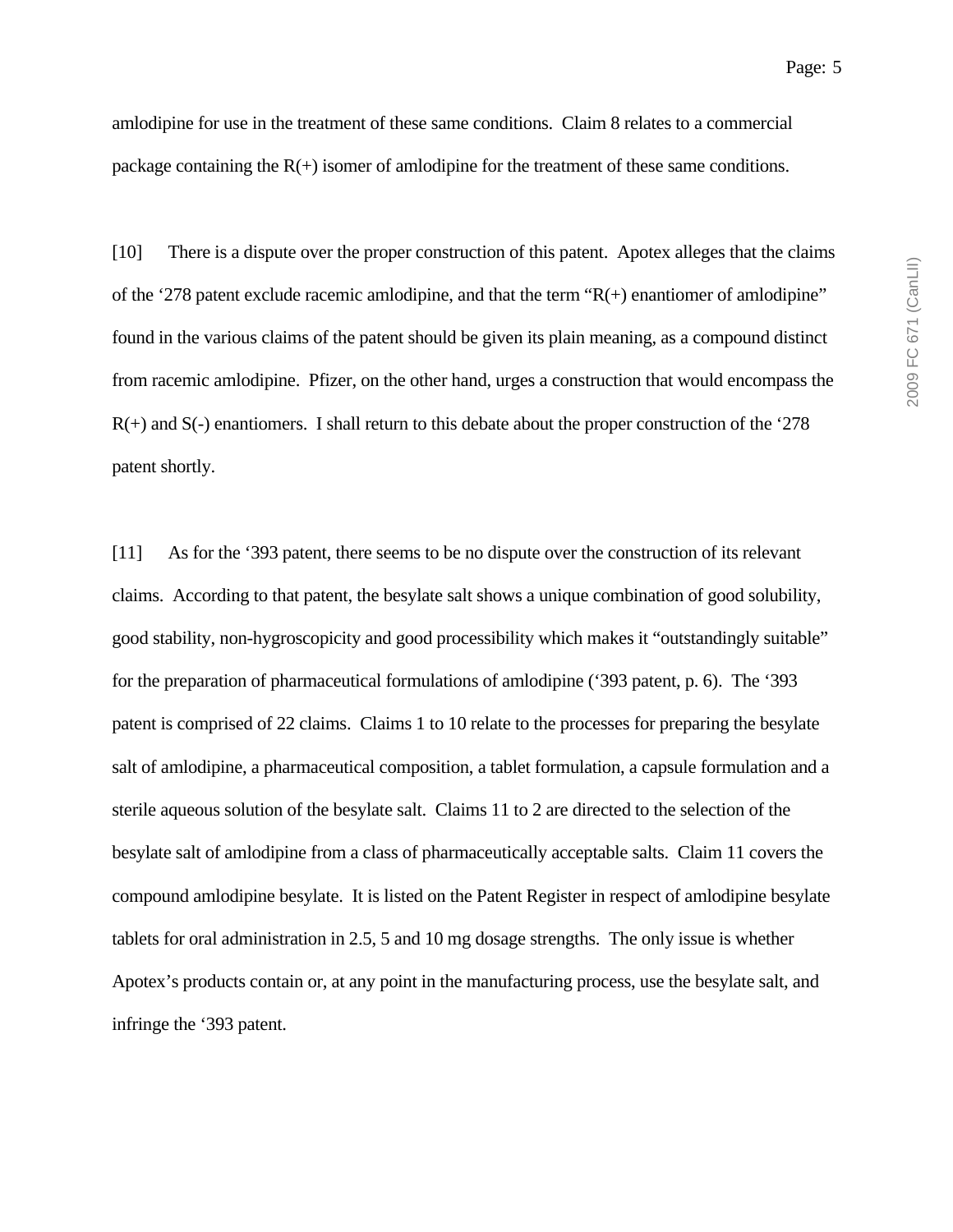[12] On June 26, 2007 and January 30, 2008, Apotex filed two New Drug Submissions ("NDS") in respect of tablets respectively containing as the medicinal ingredient amlodipine and amlodipine maleate. In those submissions, Apotex compared its tablets to Pfizer's Norvasc tablets. At the time these submissions were filed, Apotex also filed Form Vs with the Minister, indicating its acceptance that it would not be issued a Notice of Compliance until after the Pfizer patents had expired.

[13] Pursuant to paragraph 5(3)(a) of the *Regulations*, Apotex sent two letters purporting to be notices of allegation ("NOAs") relating to the '278 patent to Pfizer by registered mail. Then, on April 25, 2008, Apotex sent two letters purporting to be NOAs relating to the '393 patent to Pfizer by registered mail. These letters gave notice to Pfizer that Apotex had filed submissions with the Minister of Health seeking approval for tablets containing amlodipine and amlodipine maleate in strengths equivalent to 5 mg and 10 mg of Pfizer's amlodipine besylate for use as antihypertensiveantianginal medicines. These letters were received respectively by Pfizer on April 22 and April 29, 2008.

[14] In the first two NOAs, Apotex alleges that no claim for the medicinal ingredient, no claim for the formulation, no claim for the dosage form and no claim for the use of the medicinal ingredient found in the '278 patent would be infringed by its making, constructing, using or selling its amlodipine or amlodipine besylate tablets. In the latter two NOAs, Apotex makes the same allegation with respect to the'393 patent.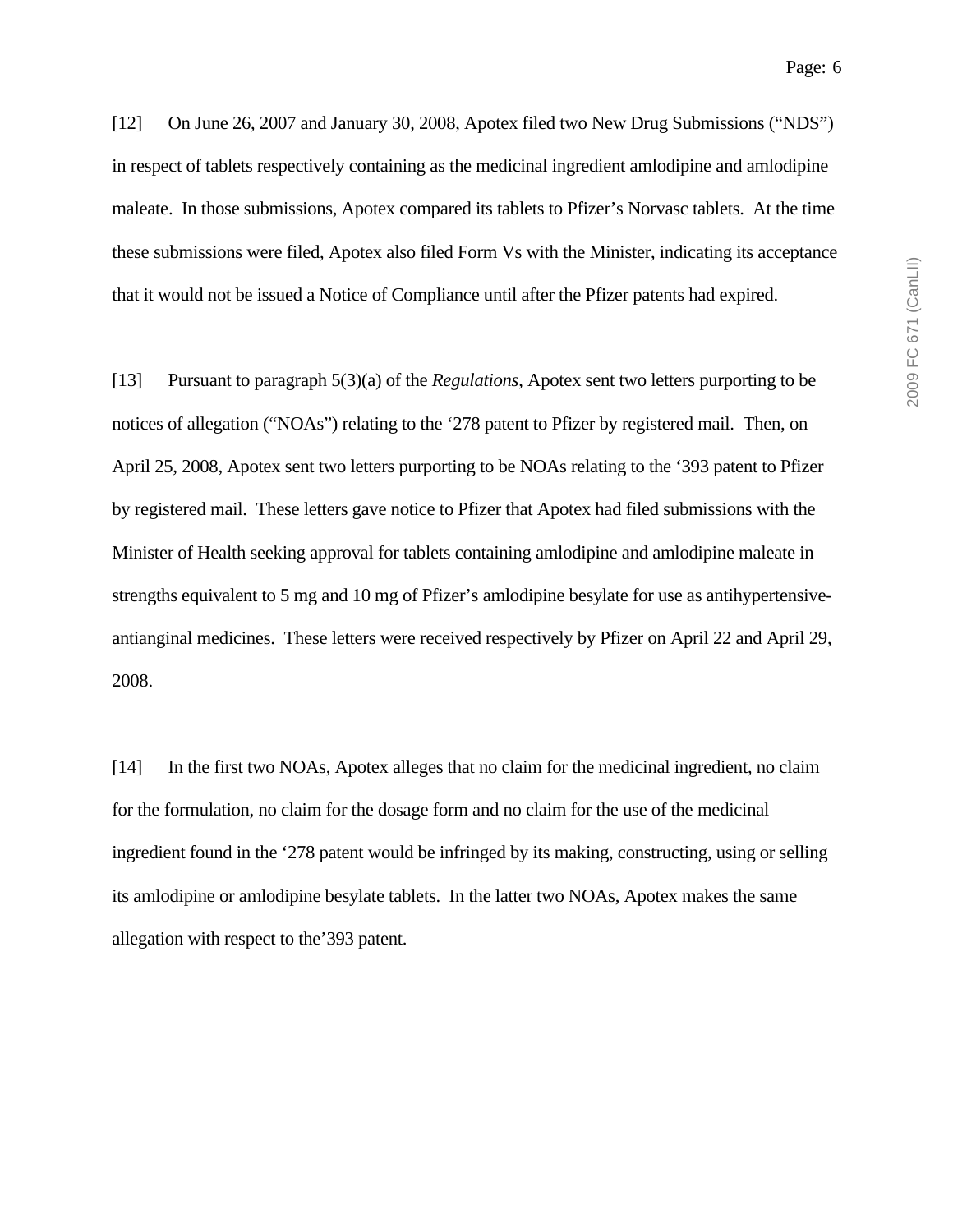2009 FC 671 (CanLII) 2009 FC 671 (CanLII)

[15] With respect to the 278 patent, Apotex submits that its claims are limited to the  $R(+)$  isomer of amlodipine, and that therefore there will be no infringement because its tablets will contain amlodipine racemate, not the  $R(+)$  isomer. Apotex also undertakes to ensure that the NOC issued by the Minister will not include, until the expiry of this patent, an indication for the treatment of conditions requiring inhibition of vascular smooth muscle cell migration, and that it will not make, construct, use, or sell its tablets for such use.

[16] As for the factual and legal basis for the NOAs relating to the '393 patent, Apotex alleges that claims 1 to 10 are process claims only and are thus not relevant, while claims 11 to 22 are specifically limited to the besylate salt of amlodipine or a composition or formulation comprising same and are therefore not infringed by its tablets since they will not comprise the besylate salt of amlodipine nor will amlodipine besylate be used in any way in the manufacture of their tablets or in the amlodipine used in their tablets.

[17] On April 28, 2008, Apotex transmitted further Form Vs to the Minister of Health in respect of the '278 patent and the '393 patent. In these revised Form Vs, Apotex alleged that no claim for the medicinal ingredient, no claim for the formulation, no claim for the dosage form and no claim for the use of the medicinal ingredient would be infringed by Apotex's making, constructing, using or selling the drug for which the submission was filed.

[18] In response to the NOAs sent by Apotex, Pfizer commenced, on June 4 and 5, 2008, two applications for judicial review. Pfizer sought an order prohibiting the Minister of Health from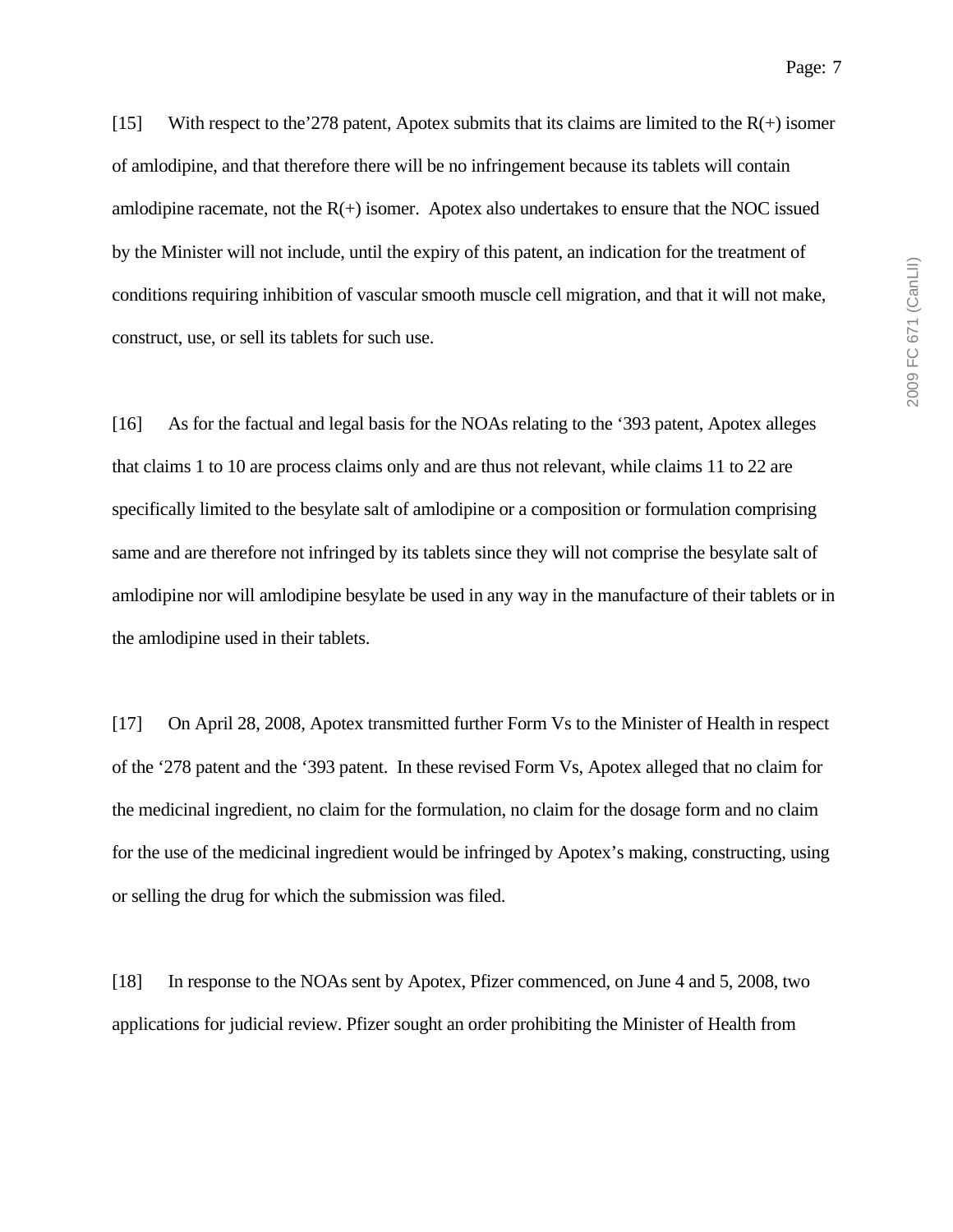issuing a Notice of Compliance in respect of the two drug products made by Apotex containing amlodipine and amlodipine maleate.

[19] Initially, Pfizer was unaware that Apotex had not made "an allegation" as required by the *Regulations*. However, in response to Pfizer's requests for production, Apotex provided Pfizer with copies of the original Form Vs in which Apotex elected to accept that NOCs would not issue until the expiry of the '278 and '393 patents. Pfizer subsequently brought a motion for leave to amend its notices of application to plead that Apotex had not made an allegation as required by the *Regulations* and that the NOAs were therefore nullities. In response to Pfizer's motion, which was eventually granted, Apotex produced the additional Form Vs.

[20] By Notice of Motion dated October 17, 2008, Pfizer also moved that Apotex produce portions of its NDSs filed with the Minister in support of its request for an NOC, pursuant to paragraph 6(7)(a) of the *Regulations*. Before the motion was heard, Apotex voluntarily disclosed to Pfizer a good portion of those submissions. Prothonotary Alto ordered that these productions be deemed to have been made pursuant to subsection 6(7), required Apotex to promptly produce any changes that were made thereto, and ordered that the Minister verify that these productions, and any changes thereto, corresponded fully to the information on file with him. There was no appeal from those findings.

[21] Pfizer was also seeking the entire Chemistry and Manufacturing Section contained in Apotex's NDSs, even though parts thereof had already been voluntarily produced. This motion was rejected, as Prothonotary Aalto was not persuaded that the information sought was relevant,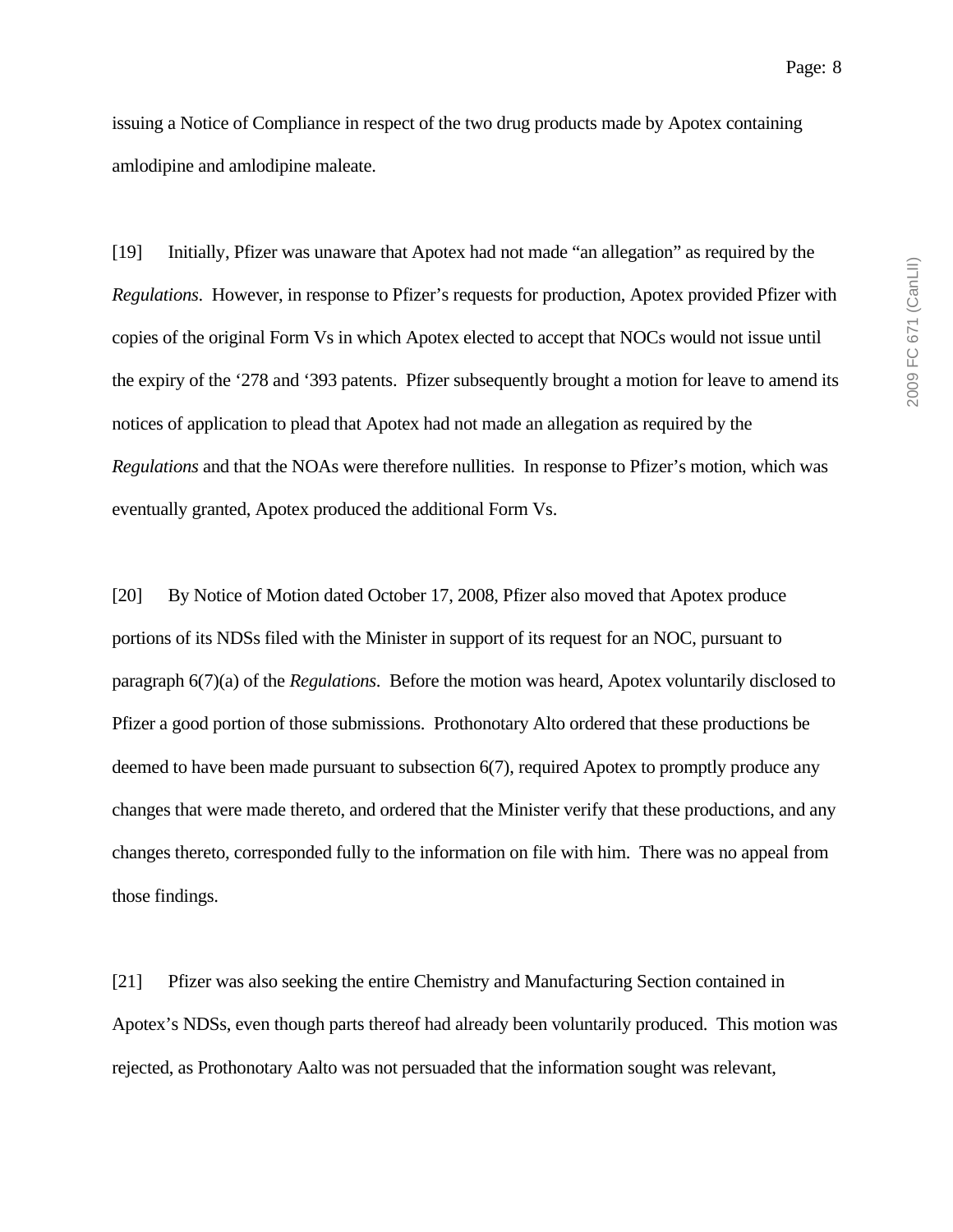important or required. That decision was upheld by my colleague Justice Harrington on March 4, 2009 (*Pfizer Canada Inc.* v. *Apotex Inc.*, 2009 FC 226). That decision is now under appeal (Notice of Appeal dated March 16, 2009).

[22] Relying upon paragraph 6(5)(b) of the *Regulations*, Apotex sought the accelerated disposition of Pfizer's two applications on July 31, 2008. The purpose of the motion, in Apotex's words, is to stop a proceeding that is clearly doomed to fail. This is clearly the purpose behind that provision. As noted by Prothonotary Mylczynski in her decision, "[s]ection 6(5)(b) of the Regulations provides a kind of safety valve to deal with pointless applications that serve only to keep a generic competitor off the market for a little longer" (*Pfizer Canada Inc.* v. *Apotex Inc.*, 2009 FC 250, at para. 3). It is the decision of the Prothonotary dismissing its motion that Apotex now appeals.

#### **THE IMPUGNED DECISION**

[23] The Prothonotary first dealt with the appropriate burden of proof on subsection 6(5) motions. She stated that the burden is entirely and exclusively on the moving party, and that the standard is a high one, thereby dismissing Apotex's submission that a NOA must be taken as true until shown otherwise through the prohibition proceeding. In other words, she dismissed the notion that the burden shifts to Pfizer to satisfy the Court on this motion that Apotex's allegations of noninfringement are not justified. The Prothonotary stated that Apotex was mistaken in its approach:

> It is not for Pfizer to make out its case at this juncture, and where the evidence has not even been filed in the main application, it is not for the Court to anticipate or speculate on what the strength of that evidence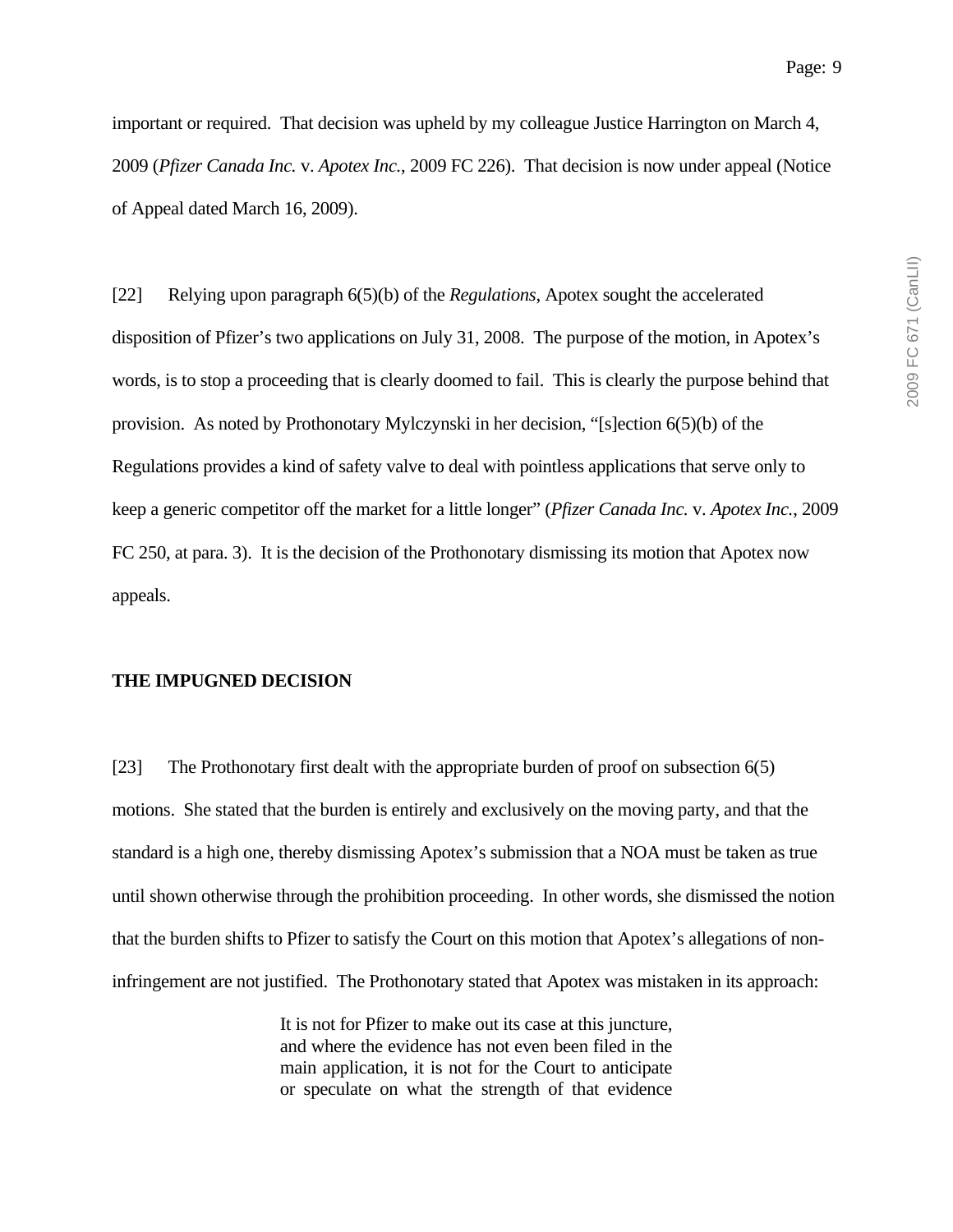might be. It is for Apotex to show on this motion that Pfizer cannot possibly make out its case and will not be able to satisfy the Court should the hearing proceed on the merits. In the within application, in respect of Apotex's allegations of non-infringement of the '278 and '393 Patents, it is for Apotex to show on this motion that Pfizer cannot and will not establish that Apotex's allegations of noninfringement are not justified. Apotex cannot shift the burden to Pfizer and transform a motion under ss. 6(5) of the Regulations into a full hearing on the merits.

[24] The Prothonotary then observed that Apotex can only satisfy the Court on its motion by putting its best evidentiary foot forward. She noted that in the present case, Apotex vigorously resisted disclosure, and succeeded in satisfying the Court (before Prothonotary Alto and on appeal before Justice Harrington) that there was no need to produce such items as the "Chemistry and Manufacturing Section" of its NDS. But since it is for the respondent to show, on a balance of probabilities but with clear and cogent evidence, that it is not possible for the applicant to prevail, the respondent will resist disclosure at its own peril. As the Prothonotary wrote, "How better to do so than being as fulsome as possible to assist the Court in making a determination of whether or not the application should proceed and whether it has any chance of success?"

[25] Finally, the Prothonotary reviewed the evidence and came to the conclusion that Apotex had failed to discharge its burden by failing to lead any admissible evidence to support its allegations of non-infringement of the '278 and '393 patents. Apotex had relied on the affidavit of Dr. Batey, an expert who was provided with, and was asked to comment upon, a copy of a portion of Apotex's submissions to the Minister provided to him by counsel for Apotex. Since Dr. Batey was not involved in and did not have any knowledge of the preparation of the documents that were filed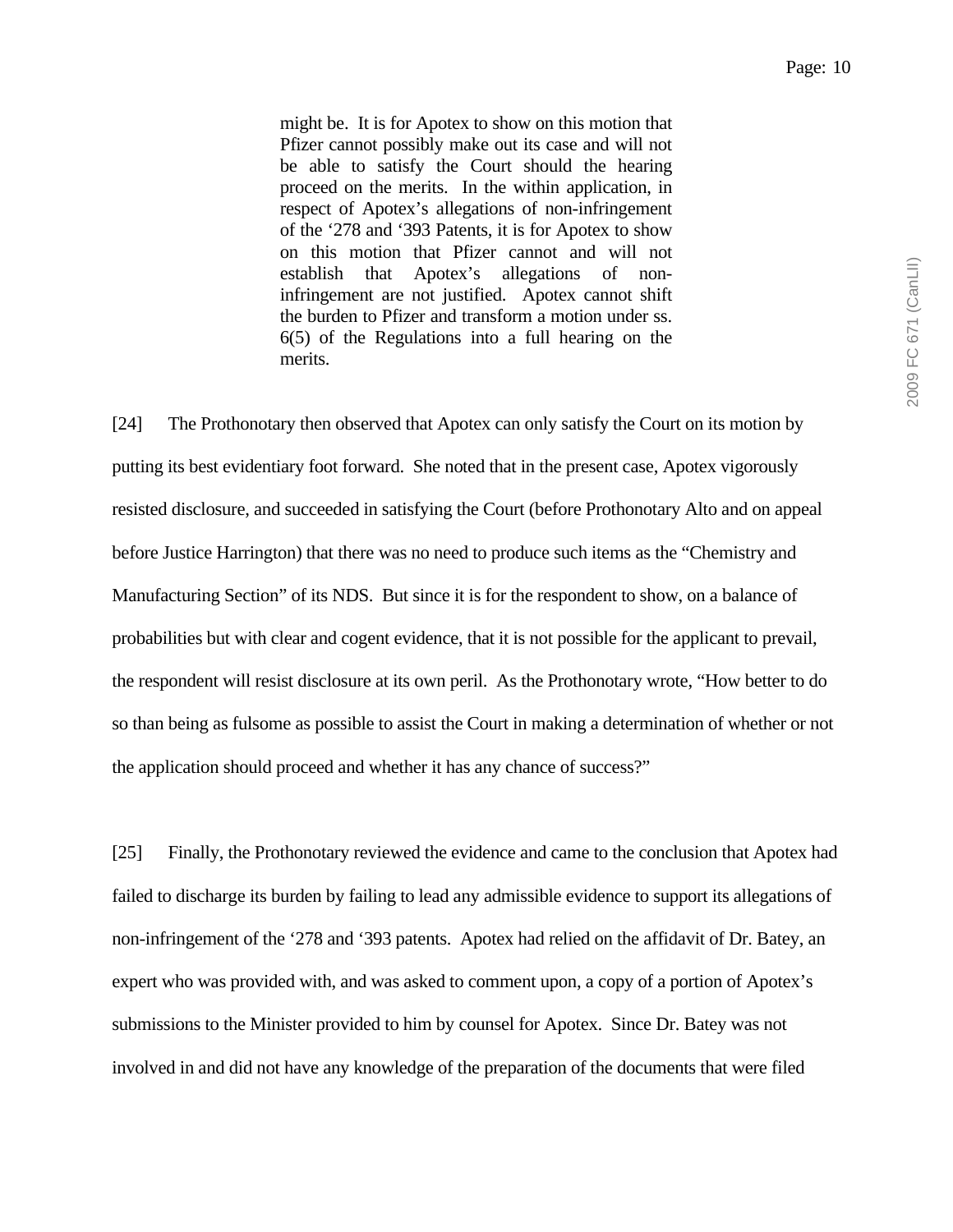Page: 11

with the Minister, the Prothonotary came to the conclusion that this was hearsay evidence as it had not been established that the documents attached to Dr. Batey's affidavit were part of the documents submitted to the Minister. As such, she found that evidence inadmissible.

[26] In any event, the Prothonotary was also of the view that Dr. Batey's opinion and the documents attached to it would have been insufficient to grant the relief sought. With respect to the'393 patent, she agreed with Pfizer that it was impossible to dismiss entirely the possibility that amlodipine besylate may be used or formed as an intermediate during the manufacture of Apotex's tablets. She recognized that those speculations, inevitable in the absence of relevant information, may not be enough for Pfizer to obtain a prohibition order. On the other hand, she was not prepared to accept either that speculating about what might happen on the main hearing satisfies the test to arrest the proceeding immediately, "particularly when Pfizer's evidence is not yet filed" (para. 28).

[27] As for the '278 patent, the Prothonotary concluded that, in the absence of an evidentiary record upon which to make findings regarding the ability of Pfizer to make out its case that Apotex's allegations of non-infringemnt of the '393 and '278 patents are not justified, the proper construction of the '278 patent was better left to the hearings judge.

[28] On the strength of these conclusions, Prothonotary Milczynski refused to deal with the other issues raised by Pfizer relating to the validity of the NOAs, the possibility to amend Form Vs, and various estoppel arguments. She dismissed the motion, on the narrow ground that it was not plain and obvious that Pfizer's case was bereft of any chance of success.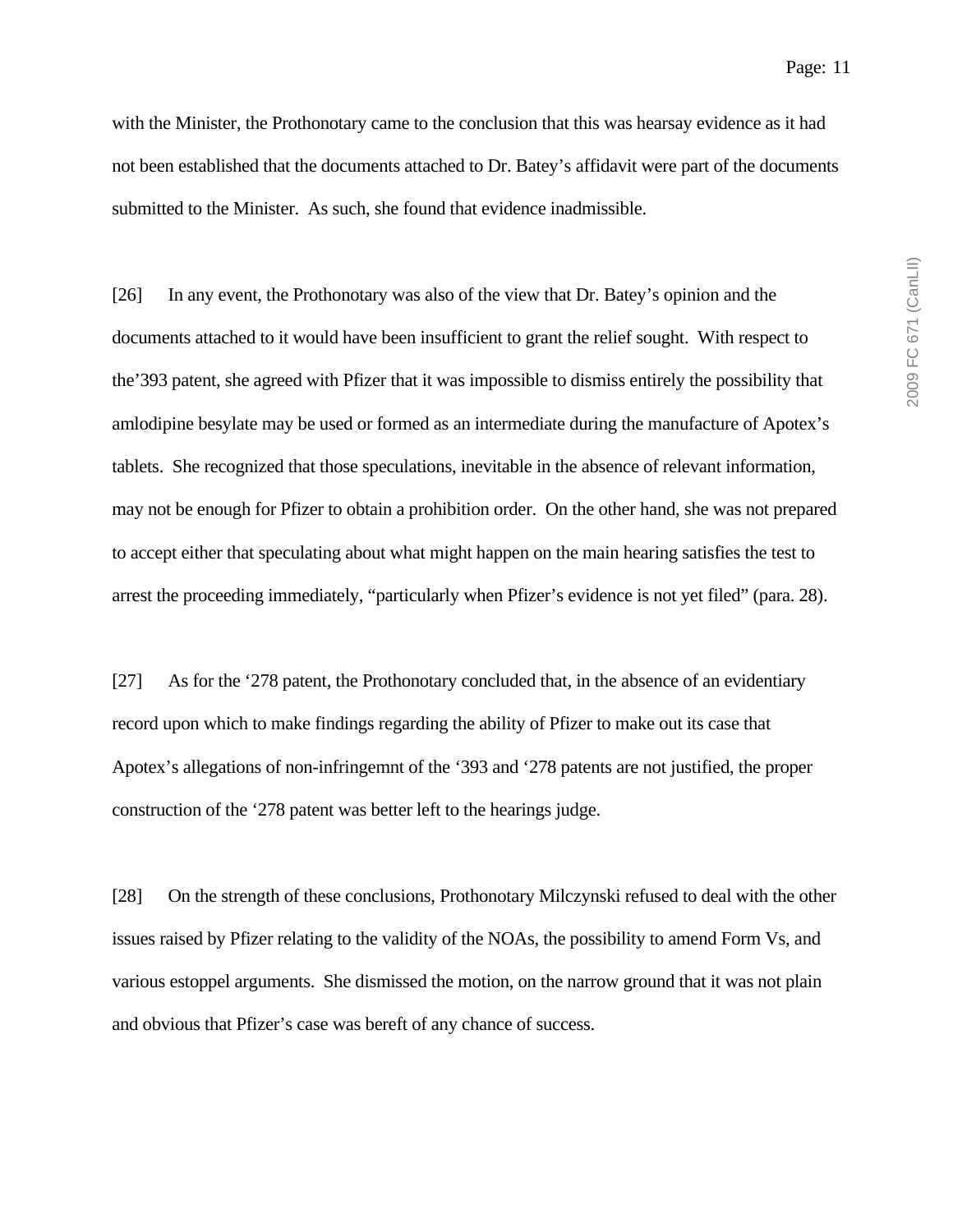#### **ISSUES**

[29] The only issue raised by this appeal is whether the Prothonotary erred in dismissing Apotex's motion and in finding that it is not plain and obvious that Pfizer's application should be dismissed as being clearly futile.

#### **ANALYSIS**

[30] It is now settled law that discretionary decisions of prothonotaries ought not be disturbed on appeal, unless the questions raised in the motion are vital to the final determination of the case, or the orders are clearly wrong: *Merck & Co.* v. *Apotex Inc.*, 2003 FCA 488, at para. 19; *Canada* v. *Aqua-Gem Investments Ltd.*, [1993] 2 F.C. 425 (F.C.A.). The parties agree that the decision of a prothonotary to dismiss, or not to dismiss, a motion under paragraph 6(5)(b) of the *Regulations* is vital to the final issue in the proceeding as such a decision has the potential to finally determine the proceeding. As such, an appeal from any decision in such a motion is assessed *de novo*, and the standard of review is that of correctness: *Sanofi-Aventis Canada Inc.* v. *Novopharm Ltd.* (2006), 56 C.P.R.(4<sup>th</sup>) 242, at para. 17; *Novartis Pharmaceuticals Canada Inc.* v. *Apotex Inc.* (2002), 20 C.P.R.(4<sup>th</sup>) 300, at para. 16; *AstraZeneca AB* v. *Apotex Inc.* (2002), 23 C.P.R.(4<sup>th</sup>) 213, at para. 6; *Sanofi-Aventis Canada Inc. et al.* v. *Apotex Inc.*, 2008 FC 628, at paras. 8-9; *Sanofi-Aventis Canada Inc.* v. *Canada*, 2008 FC 129, at paras. 1-2; *Pfizer Canada Inc.* v. *Apotex Inc.* (1999), 1 C.P.R.(4<sup>th</sup>) 358, at paras. 23-26; *AstraZeneca Canada Inc.* v. *Apotex Inc.* (2002), 23 C.P.R.(4th) 378, at para. 7.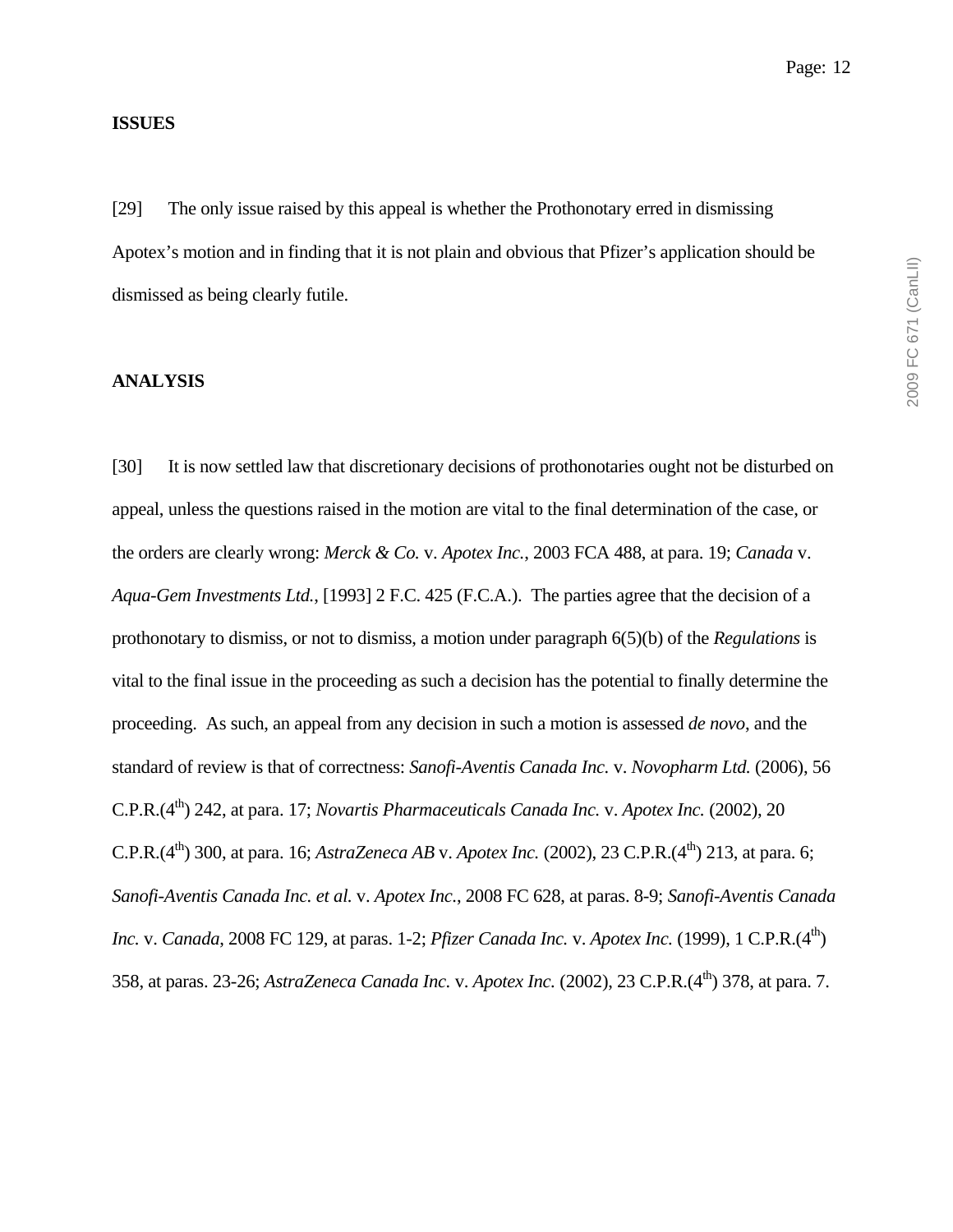[31] Paragraph 6(5)(b) of the *Regulations* provides that a second person, such as Apotex, may move to dismiss an application for prohibition under the *Regulations* in whole or in part on the ground that the application is frivolous or abusive in respect of one or more patents.

| <b>RIGHT OF ACTION</b>                                                                                                                                                                                                     | <b>DROITS D'ACTION</b>                                                                                                                                                                                                                     |
|----------------------------------------------------------------------------------------------------------------------------------------------------------------------------------------------------------------------------|--------------------------------------------------------------------------------------------------------------------------------------------------------------------------------------------------------------------------------------------|
| 6. $[]$                                                                                                                                                                                                                    | 6. $[]$                                                                                                                                                                                                                                    |
| $(5)$ Subject to subsection $(5.1)$ ,<br>in a proceeding in respect of<br>an application under<br>subsection $(1)$ , the court may,<br>on the motion of a second<br>person, dismiss the application<br>in whole or in part | (5) Sous réserve du paragraphe<br>$(5.1)$ , lors de l'instance relative<br>à la demande visée au<br>paragraphe (1), le tribunal<br>peut, sur requête de la seconde<br>personne, rejeter tout ou partie<br>de la demande si, selon le cas : |
| $[\ldots]$                                                                                                                                                                                                                 | $[\ldots]$                                                                                                                                                                                                                                 |
| $(b)$ on the ground that it is<br>redundant, scandalous,<br>frivolous or vexatious or is<br>otherwise an abuse of process<br>in respect of one or more<br>patents.                                                         | b) il conclut qu'elle est inutile,<br>scandaleuse, frivole ou<br>vexatoire ou constitue<br>autrement, à l'égard d'un ou<br>plusieurs brevets, un abus de<br>procédure.                                                                     |

[32] Paragraph 6(5)(b), which was added to the *Regulations* in 1998, finds its source Rule 221 of the *Federal Courts Rules*, 1998 SOR/98-106. Indeed, the Federal Court of Appeal suggested that judicial review proceedings could be summarily dismissed in exceptional cases by analogy to former Rule 419 of the *Federal Court Rules*, C.R.C. 1978, c. 663, prior to the enactment of paragraph 6(5)(b): *Pharmacia Inc.* v. *Canada (Minister of National Health and Welfare)*, (1994), 58 C.P.R.(3d) 209, at p. 217. As a result, this Court has adopted the principles developed in the context of these Rules in interpreting paragraph 6(5)(b) of the *Regulations* (see, for example, *Pfizer Canada Inc.* v. *Apotex Inc.* (1999), 1 C.P.R. $(4<sup>th</sup>)$  358), and this reasoning has been approved by the Court of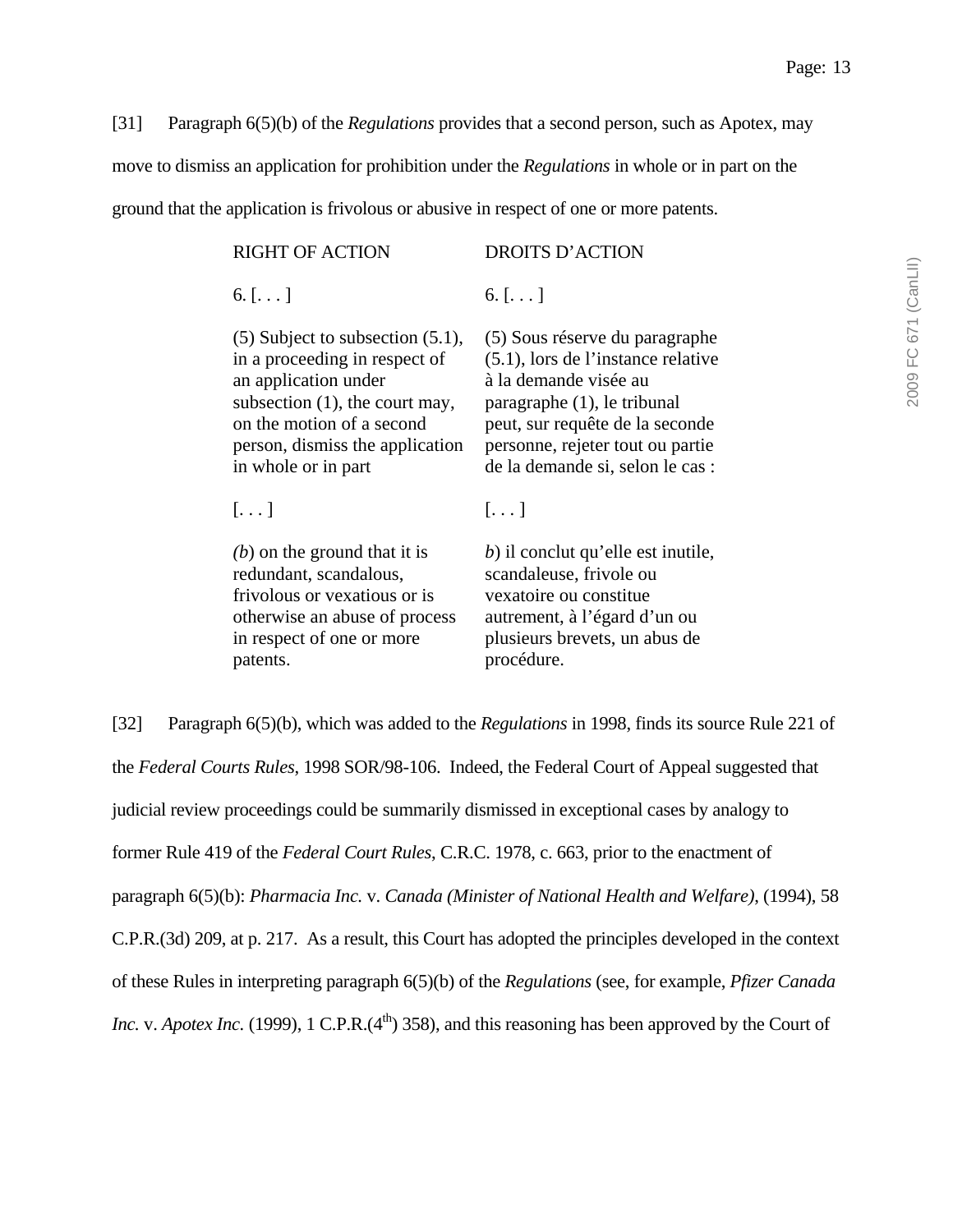Appeal (see *Sanofi-Aventis Canada Inc.* v. *Novopharm Limited et al.* (2007), 59 C.P.R.(4<sup>th</sup>) 416, at para. 36).

[33] Again, there is no dispute between the parties that Apotex, the moving party, bears the entire burden of proof in a motion brought pursuant to paragraph 6(5)(b) of the *Regulations*. It is well established that a moving party must show that it is "plain and obvious" that the application discloses no reasonable cause of action and is "so clearly futile" that it does not have the slightest chance of success. This is clearly a very high onus: *Nycomed GmbH* v. *Canada (Minister of Health)*  $(2008)$ , 64 C.P.R.  $(4<sup>th</sup>)$  388, at paras. 4, 77.

[34] A motion to dismiss an application before a hearing is an extraordinary remedy that should only be available in narrowly defined circumstances. This will be the case, for example, where there has been previous NOC litigation between the same parties respecting the same patents: *e.g.*, *Janssen-Ortho Inc. v. Novopharm Ltd.* (2005), 46 C.P.R.(4<sup>th</sup>) 46 (F.C.); *AB Hassle v. Apotex Inc.* (2005), 38 C.P.R. $(4<sup>th</sup>)$  216. Similarly, the Court of Appeal has confirmed that where a patent has been held invalid in a previous proceeding on the same ground of invalidity raised by the generic in a second proceeding, it would be an abuse of process to continue the second proceeding: *Sanofis-Aventis Inc.* v. *Novopharm Ltd.* (2008), 59 C.P.R.  $(4<sup>th</sup>)$  416, (appl. for leave dismissed, [2007] S.C.C.A. No. 311). Such a high standard is necessary to protect a party from being "driven from the judgment seat". For this reason, a motion to dismiss is not intended to be a forum for a determination of the merits of an application. Rather, in considering a motion to dismiss, any doubt as to whether the moving party has met its burden must be resolved in favour of the responding party: *Sanofi-Aventis Canada Inc.* v. *Novopharm Ltd.* (2006), 54 C.P.R. (4<sup>th</sup>) 22, at para. 11 (F.C.),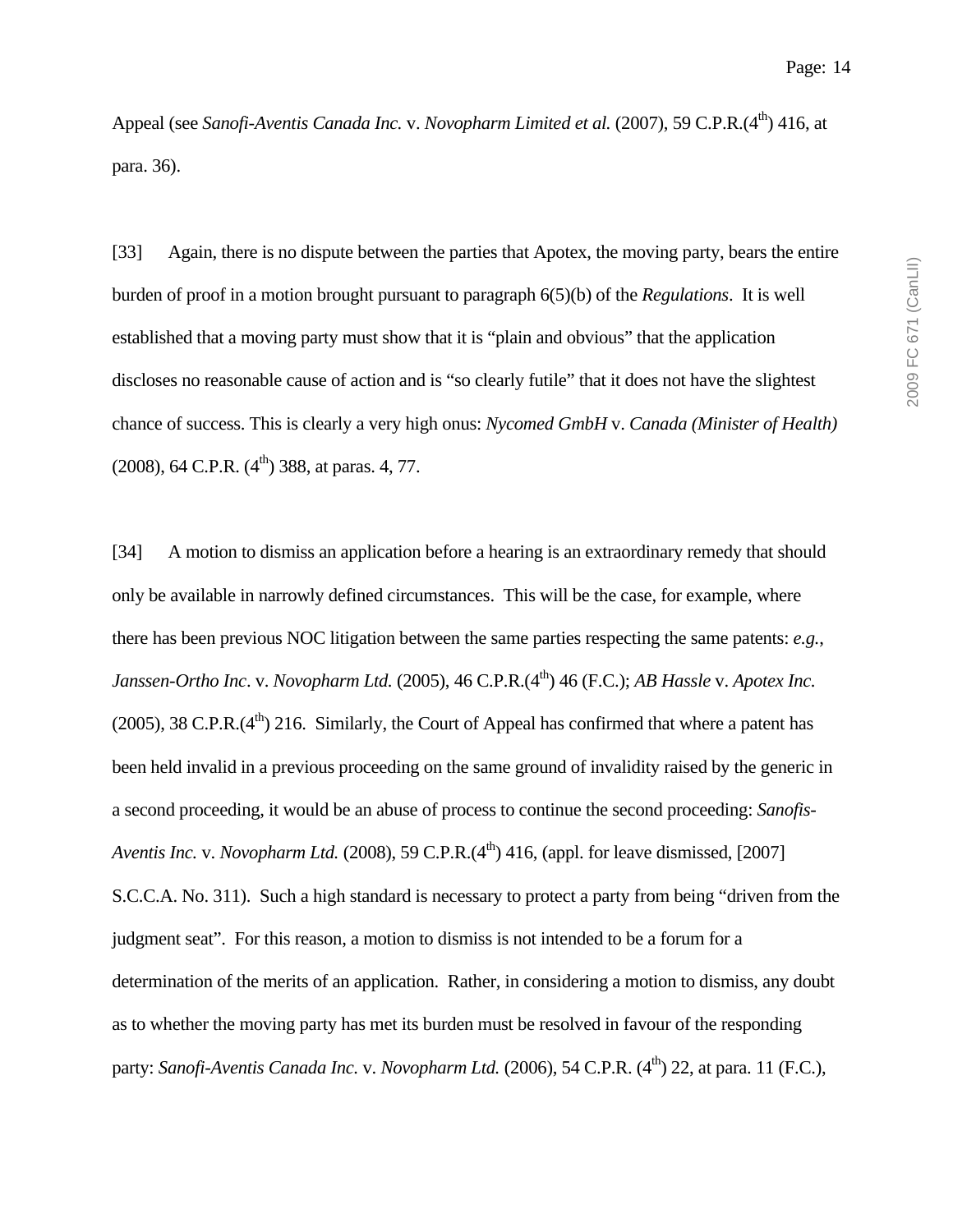rev'd on other grounds (2007), 59 C.P.R. (4<sup>th</sup>) 24 (F.C.A.); *AB Hassle* v. *Canada (Minister of National Health and Welfare*) (2000), 9 C.P.R. (4<sup>th</sup>) 79, at paras. 11-13 (F.C.).

[35] Motions under paragraph 6(5)(b) are not intended to provide second persons with the first of two opportunities to argue the merits of their case. Except in the clearest of cases, substantive arguments regarding the non-infringement of a patent are properly addressed at the hearing of the merits of a prohibition proceeding – not on a paragraph  $6(5)(b)$  motion. Proceedings under the *Regulations* are already summary in nature and expeditiously determined. It is therefore inappropriate to summarily dismiss such a proceeding in the absence of clear and cogent evidence.

[36] Prothonotary Milczynski applied these principles and found that Apotex had not satisfied this very high burden, and could not merely shift the burden by making an allegation and contending that it shall be presumed to be true. Just as on the motions below, Apotex argues not only that its allegations of non-infringement are presumed to be true, but also that Pfizer has not led any evidence that would be capable of overcoming this presumption.

.

[37] I completely agree with the Prohonotary when she states that on a motion under ss. 6(5), the burden rests with Apotex to show that Pfizer cannot possibly make out its case. Apotex is no doubt correct in pointing out that the allegations of fact contained in an NOA are presumed to be true unless proven to the contrary by the applicant: *Merck Frosst Canada Inc.* v. *Canada* (1994), 55 C.P.R. (3d) 302, at 319 (F.C.A.); *Eli Lilly Canada Inc. et al.* v. A*potex et al.*, 2009 FC 320, at para. 41. It is equally true to say that to rebut such a presumption, clear and non-speculative evidence is required: *Pfizer Canada Inc.* v. *Novopharm Limited* (2005), 42 C.P.R. (4<sup>th</sup>) 97, at paras. 19-25,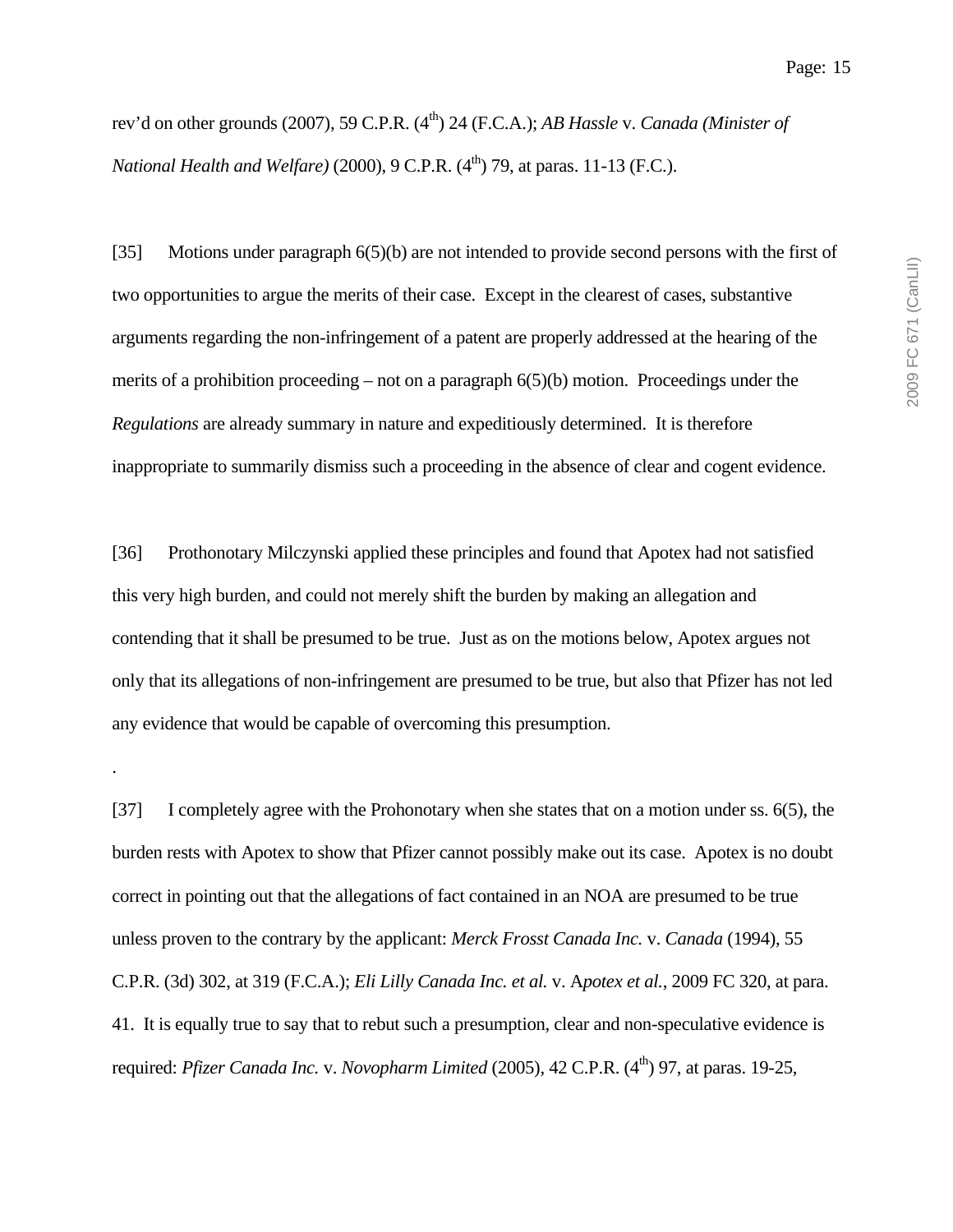27-28 (F.C.A.). These principles hold true, however, in the context of an application for

prohibition; they cannot find application at the preliminary stage of a paragraph 6(5)(b) motion to

dismiss the application. Because of the dire consequences of such a motion, the second person must

go further than merely "finger pointing" the patent holder; it bears the burden of convincing the

Court that the application for prohibition stands no chance of being granted. The Prothonotary aptly

recognized that distinction between the two stages of the proceedings in the following words:

[4] A motion under ss.  $6(5)(b)$  of the Regulations, however, is not the same as a hearing on its merits. Whereas the burden of proof is on the applicant in the hearing on its merits, in a motion under ss.  $6(5)(b)$ , the burden is entirely and exclusively on the moving party – in this case Apotex – and the standard of proof is a high one.

 $(\ldots)$ 

[9] In this respect, the PMNOC Regulations create a curious and unhappy regime. From an applicant's perspective, an arguable case need only be shown on the motion, but an arguable case may not suffice at the hearing. An applicant may well not be able to satisfy a Judge hearing an application on its merits that allegations of non-infringement were not justified. An applicant may not ultimately have much to go on except whatever expert evidence it can adduce, opining on whatever disclosure it obtained through a motion under ss. 6(7) of the PMNOC Regulations or on what otherwise it obtained or was disclosed by a respondent.

[38] Apotex rightly pointed out that the Federal Court of Appeal, in *Novopharm Limited* v.

*Sanofi-Aventis Canada Inc. et al.* (2007), 59 C.P.R. (4<sup>th</sup>) 24, did grant a motion to dismiss the first person's prohibition application on the basis that the argument supporting an infringement of the patents was entirely speculative. In the NOA that led to the prohibition application by Sanofi in that case, Novopharm had alleged that its proposed product would not infringe Sanofi's patents because its product would not be made or sold for any of the uses claimed in those patents. There was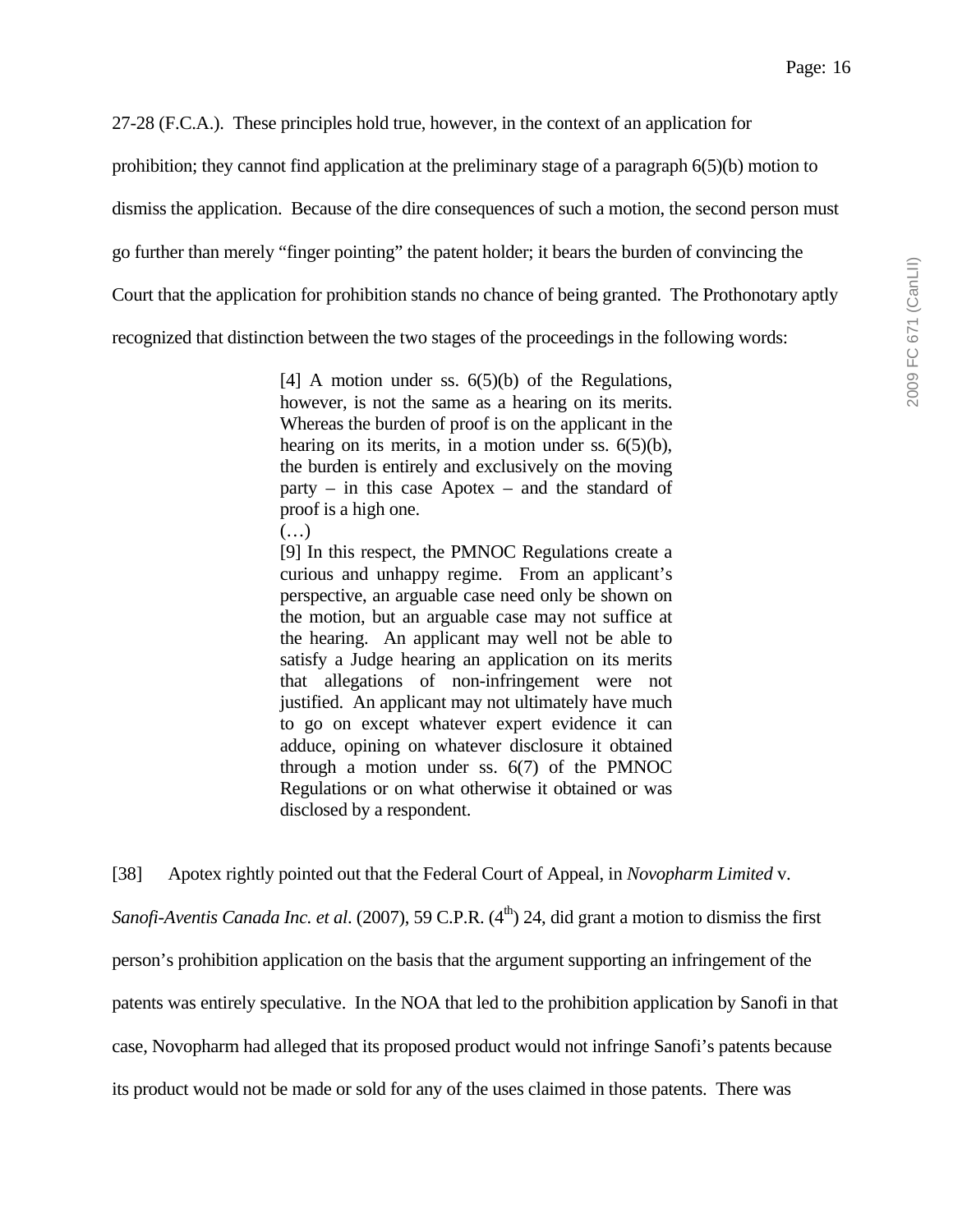Page: 17

clearly nothing in the product monograph or in any of the other documents in the record that was capable of establishing that Novopharm would infringe the patents, either directly or by inducing infringement by others. Yet, Sanofi was arguing that "something" might emerge on crossexamination. The Court found that such an argument ought to be rejected as it was entirely speculative.

[39] The situation dealt with in that case, though, is entirely different from the facts as they stand in the present motions. In the *Sanofi* case, the evidence on the merits of the application had already been filed. Both Sanofi and Novopharm had filed their affidavits, as well as the product monograph. The same is not true in the present motions. Apotex chose to bring its motions prior to evidence being filed on the merits and, as noted by the Prothonotary, it has resisted Pfizer's motion for further disclosure. Moreover, Pfizer's appeal from the decision of Justice Harrington seeking further disclosure is still pending. Finally, there has been no previous determination of any issue relating to the '278 patent or to Apotex's amlodipine or amlodipine maleate products. In those circumstances, the burden on Apotex is understandably all the heavier, and the Prothonotary was correct in finding that Apotex must show that Pfizer cannot possibly adduce sufficient evidence to be successful on its application (see, by way of analogy, *Nycomed Canada Inc. and Nycomed GmbH* v. *The Minister of Health and Sandoz Canada Inc.*, 2008 FC 541, at para. 42).

[40] Bearing in mind, therefore, that Apotex has the burden of proof, has it been established, on a "plain and obvious standard", that Pfizer's applications are futile and stand no chance of being granted? I shall first look at the arguments relating to the '393 patent, and then at the submissions linked to the'278 patent.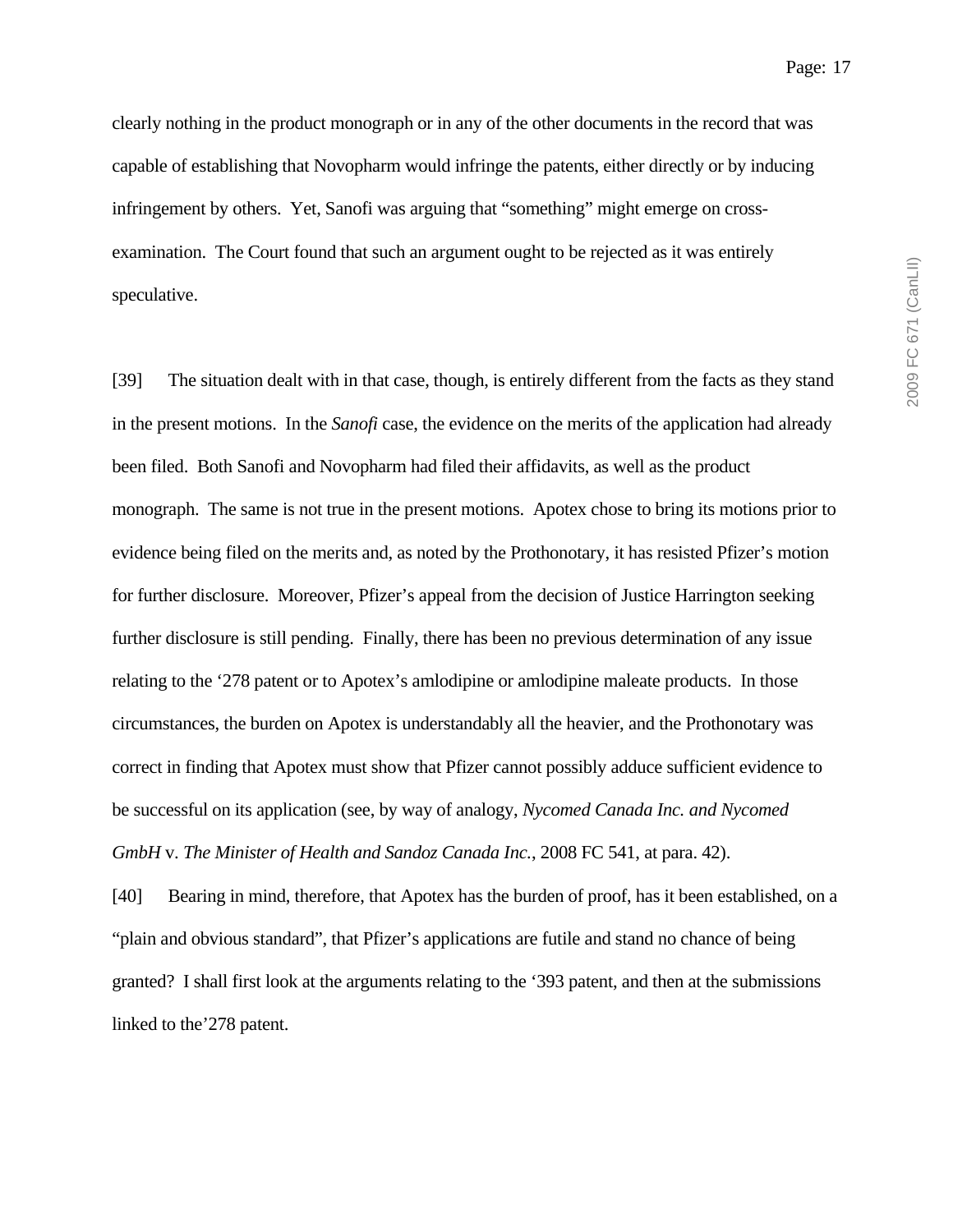2009 FC 671 (CanLII) 2009 FC 671 (CanLII)

- The '393 patent

[41] As previously mentioned, there is no dispute between the parties regarding the construction of the '393 patent. The only issue is whether Apotex's products contain or, at any point in the manufacturing process, use the besylate salt and infringe the '393 patent.

[42] In their NOAs, Apotex asserts that their tablets "will not comprise the besylate salt of amlodipine nor will amlodipine besylate be used in any way in the manufacture of tablets or the amlodipine used in our tablets." It further asserts that their tablets will comprise only amlodipine or amlodipine maleate as the medicinal ingredient.

[43] During the course of the proceedings and before the motion was heard, Apotex voluntarily disclosed to Pfizer a good portion of its NDSs filed with the Minister. According to Apotex, these disclosures clearly show that Apotex's amlodipine base and amlodipine maleate will not contain or be made using amlodipine besylate or  $R(+)$  amlodipine (covered by the '278 patent).

[44] Apotex relies on the affidavit of Dr. Robert A. Batey, a Professor of Chemistry at the University of Toronto, to support its argument. Based on his review of the above documents, he came to the conclusion that "there is no indication" the amlodipine and amlodipine maleate tablets of Apotex contain amlodipine besylate, or that Apotex or its manufacturers employ amlodipine besylate at any stage of the synthesis of the amlodipine base.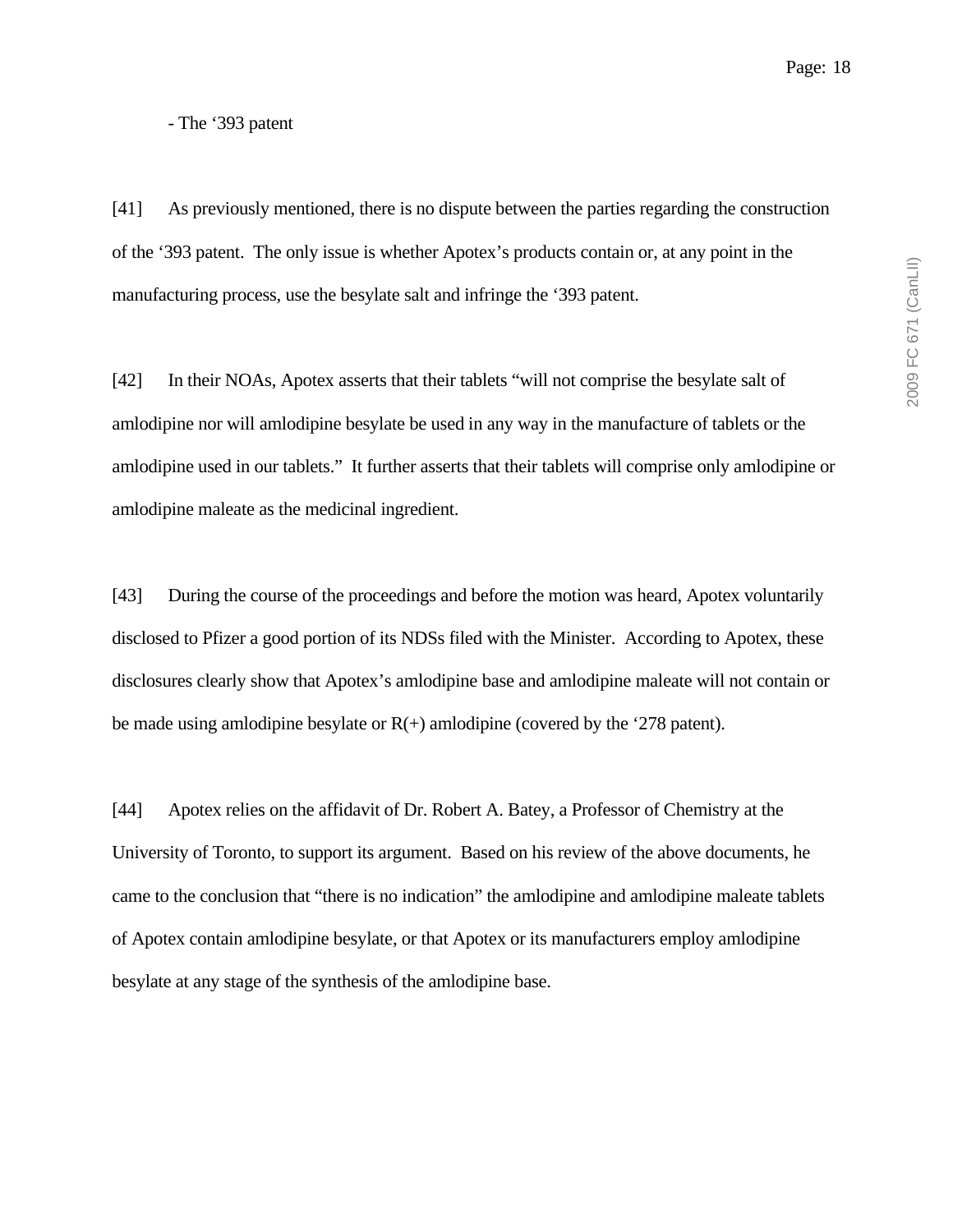[45] As already mentioned, the Prothonotary found that evidence inadmissible on the basis that it is hearsay. She found that the documents attached as Exhibit B to the Batey affidavit were submitted without evidence from anyone with knowledge of what they were, how they were prepared and by whom. In fact, Dr. Batey had no knowledge of them; the documents were provided to him by counsel for Apotex. It has not been established that they were part of the NDSs.

[46] Apotex submitted that the Prothonotary erred in law by ignoring this procedure and finding the documents to have been inadmissible. I fail to see how subsection 6(7) of the *Regulations* could be interpreted as relieving the second party from the normal rules of evidence. There is nothing in that provision explicitly or implicitly setting aside the hearsay rule. Moreover, Apotex offered no explanation as to why it chose not to adduce evidence from anyone with knowledge of the documents filed with the Minister. There is no evidence as to who provided these documents to Apotex's counsel or whether they correspond with the information on file with the Minister. Apotex has stated on this appeal that the Minister has verified that the documents produced correspond to the information on file with Health Canada, but has offered no proof of that assertion. Consequently, I agree with the Prothonotary that Dr. Batey's opinion is not admissible as it is, at best, double hearsay.

[47] This conclusion, in and of itself, would be sufficient to dispose of the appeal. But I also find myself in agreement with the Prothonotary's alternative findings that in any event, the opinion of Dr. Batey and the documents filed as Exhibit B would not have been sufficient to grant the relief sought by Apotex.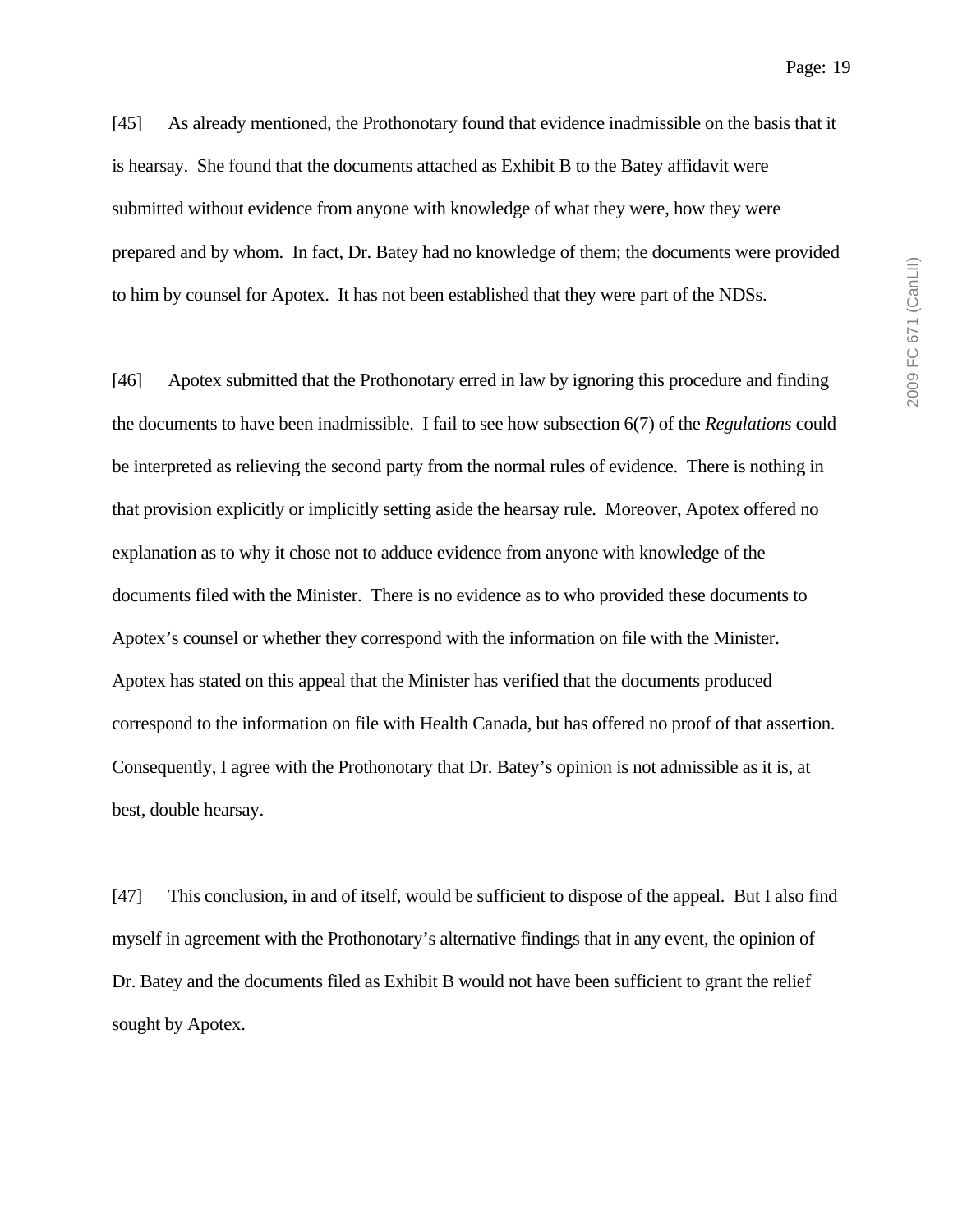[48] In order to succeed on this appeal in relation to the '393 patent, Apotex must establish that Pfizer's application is clearly futile, in that the evidence adduced by Apotex clearly establishes that the making, construction, use or sale of the Apotex tablets will not infringe the '393 patent. It is undisputed that claim 11 of the'393 patent claims the compound, amlodipine besylate. Apotex is only entitled to the extraordinary remedy it seeks if it establishes that it is "plain and obvious" that it will not infringe this claim. In so doing, Apotex has to establish not only that the Apotex tablets will not contain amlodipine besylate, but also that amlodipine besylate is not utilized as an intermediate or starting material during the process to make the Apotex tablets: *Abbott Laboratories Ltd.* v. *Canada (Minister of Health)* (2006), 56 C.P.R. (4<sup>th</sup>) 387, at paras. 16, 21 (F.C.A.); leave to appeal ref'd [2006] S.C.C.A. No. 292; *Pfizer Canada Inc.* v. *Canada (Minister of Health)*, 2007 FC 898, 61 C.P.R. (4<sup>th</sup>) 137, at para. 37 (F.C.).

[49] Pfizer contends that the documents disclosed by Apotex do not support Apotex's allegations of non-infringement, for two reasons. First, these documents are said to refer specifically to amlodipine besylate.

[50] I agree with Apotex that the mere description of amlodipine besylate in what purports to be Apotex's submission documents cannot constitute evidence that amlodipine besylate may be used or formed as an intermediate during the manufacture of the Apotex tablets. Nowhere do the NDS disclosures indicate that Apotex's products will contain or be made using amlodipine besylate.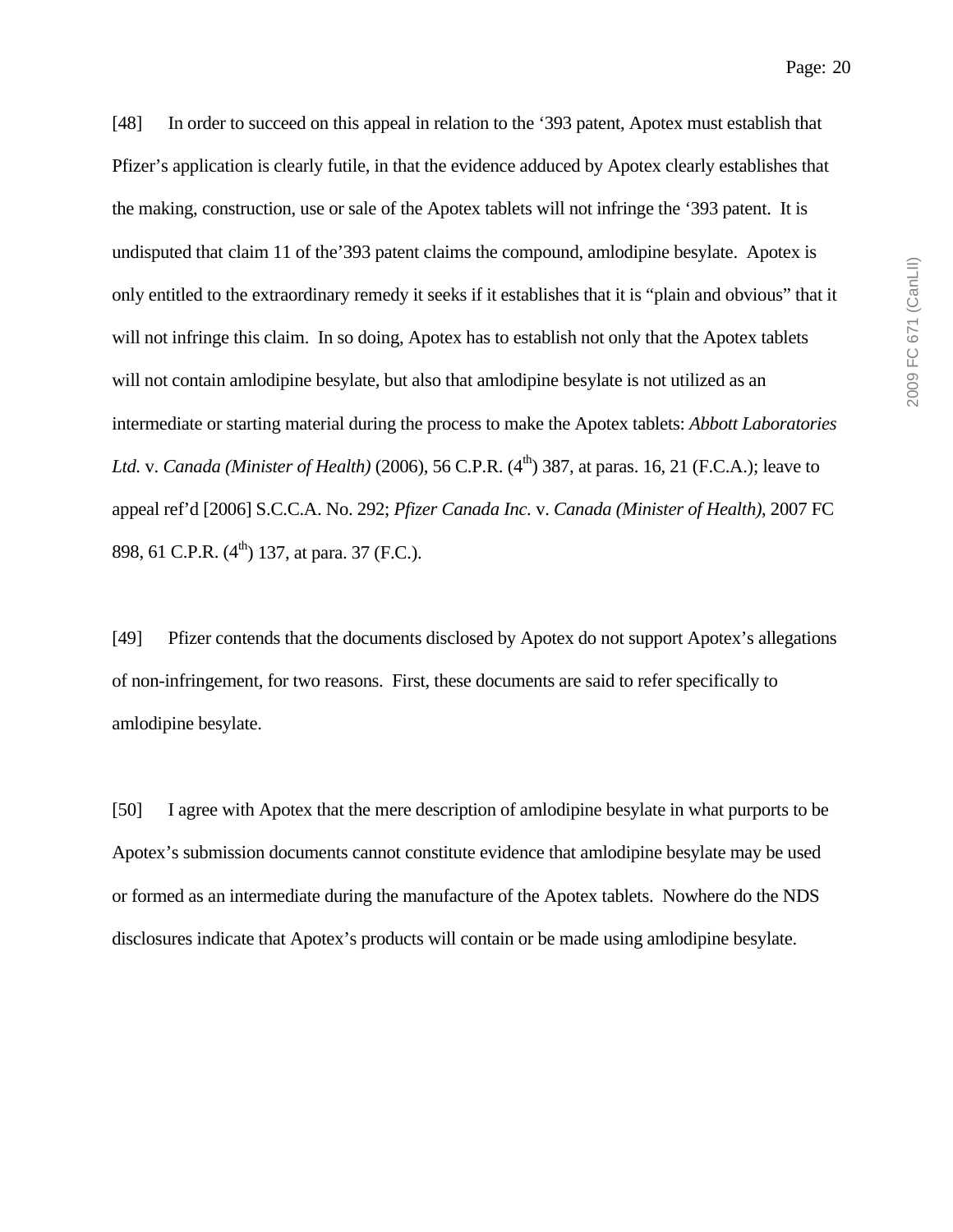[51] More problematic is the reference in the NDS disclosures attached to the Batey affidavits to alternative manufacturing processes and reprocessing steps that are not otherwise described in the produced documents. This information is only provided in the closed part of each of the Drug Master Files.

[52] The closed part of the Drug Master Files is not attached to the Batey affidavits. Pfizer submits that without seeing them, neither Pfizer nor the Court can determine whether amlodipine besylate is used at any stage of the process for manufacturing Apotex's tablets.

[53] Apotex counters that there is no evidence on this motion to establish that there actually exists any alternative processes. First of all, this submission seems to contradict the assertion made above referring to the closed part of the Drug Master Files for alternate processes. Secondly, Apotex has only itself to blame for this lack of evidence: on a 6(5)(b) motion, it is not for Pfizer to put forward any evidence of infringement, but merely to show that it has an arguable case to make on the merits of the application.

[54] Apotex further argues that in any event, it must be presumed to use the available, noninfringing process. It points to a number of cases where that presumption was upheld, adding that if a generic drug company's NDS contains inaccurate or misleading information, a patentee always has a common law action for an infringement of patent, an injunction and punitive damages after the product reaches the market. It would accordingly be insufficient for Pfizer merely to raise the possibility of infringement, or to speculate on how infringement may occur, because these arguments cannot determine the application on its merits. The issue to be determined by the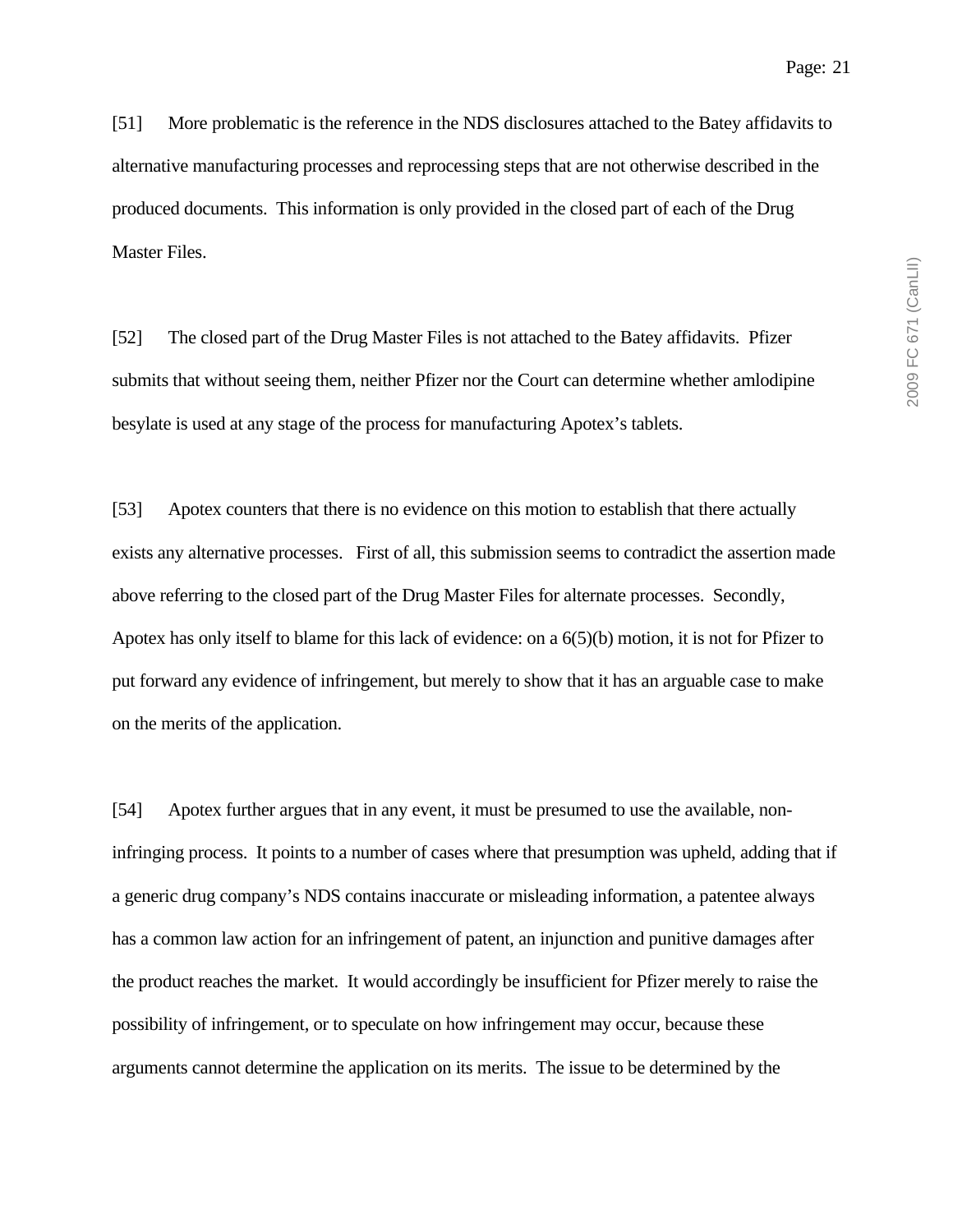Application Judge is whether the process Apotex states it will use would infringe, not whether some other process might infringe.

[55] I agree with Pfizer's counsel that the cases cited by Apotex in support of its propositions do not go as far as submitted. At their highest, these cases stand for the proposition that at the hearing of an application on its merits, if there is evidence of only one process, the Court will not entertain arguments from an applicant that the respondent could infringe the relevant patent using a process that is not in evidence because such arguments are tantamount to an allegation of fraud: see, for example, *Pfizer Canada Inc.* v. *Novopharm Ltd.*, 2005 FCA 270, at para. 24; *SmithKline Beecham Inc.* v. *Apotex Inc.* (1999), 1 C.P.R. (4<sup>th</sup>) 99, at paras. 39-40.

[56] That is not the case here. In these proceedings, there is evidence of multiple processes and of the possibility that one or more of these alternate processes could infringe the '393 or the '278 patents. Pfizer is seeking production of relevant documents that Apotex has refused to produce from its submissions to assess this possibility.

[57] It may well be that Pfizer will not be able to make out its case on the merits of its application, as mere speculation and hypothesizing will not be sufficient at this stage. But, as noted by Prothonotary Milczynski, it would be premature, on a motion to arrest the proceeding brought pursuant to paragraph 6(5)(b) of the *Regulations*, to attempt to foresee what might occur on the main hearing, particularly when Pfizer's evidence is not yet filed, and when the Court of Appeal has yet to rule on Pfizer's appeal to obtain further production of Apotex's NDSs. On the basis of the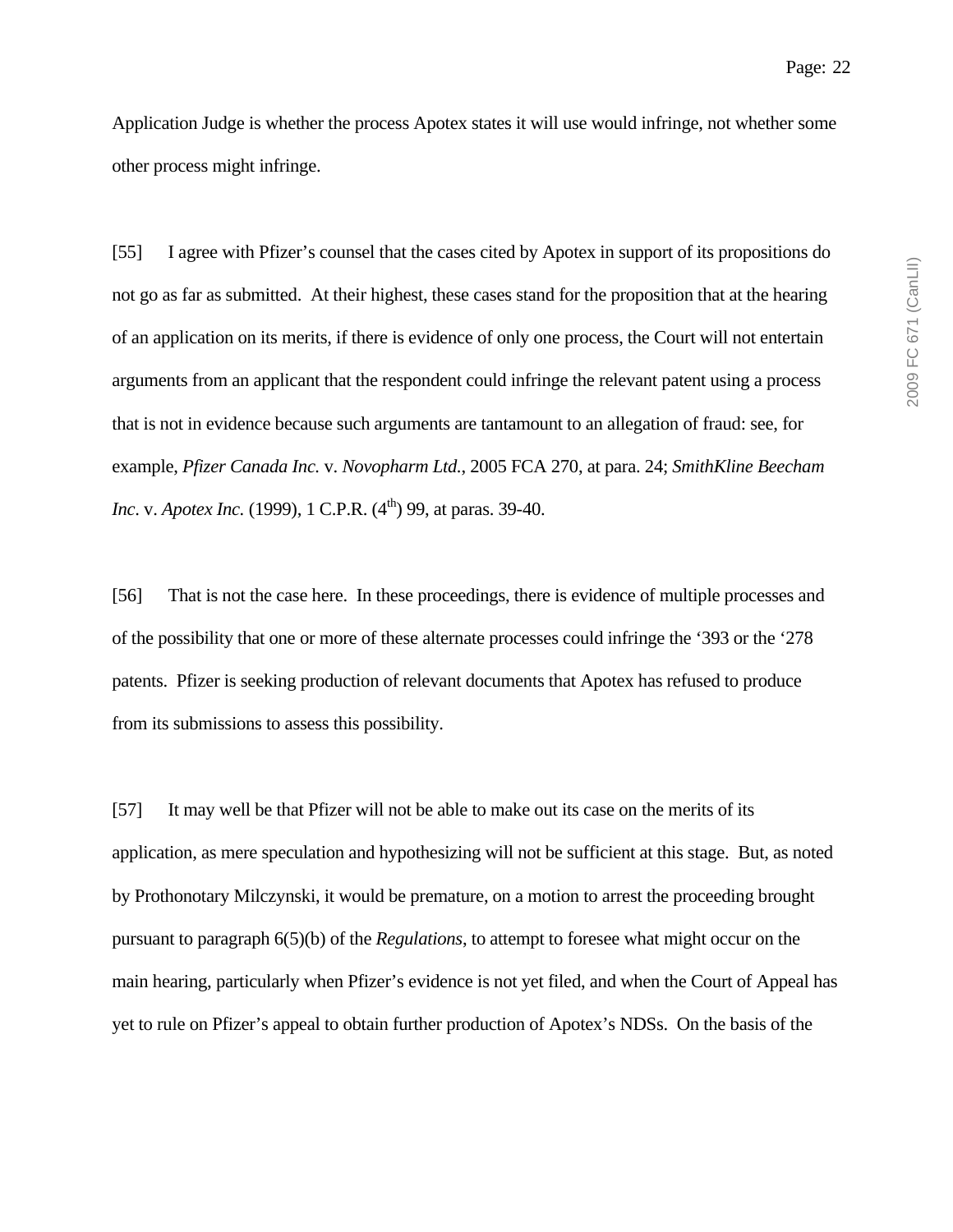evidence that was before her, the Prothonotary did not err in finding that it was not plain and obvious that Pfizer's applications were bereft of any chance of success.

- The '278 patent

[58] As already mentioned, there is a dispute between the parties as to the proper interpretation of the '278 patent. It is common ground that claims 4 to 7 of the '278 patent are limited to the  $R(+)$ enantiomer of amlodipine. Apotex contends, however, that claims 1 to 3, when properly construed, similarly exclude racemic amlodipine, whereas Pfizer is of the opposite view.

[59] The determination of the meaning of a patent is a question of law for the court.

Construction is a purposive exercise wherein the court examines the meaning of the words chosen by the inventor in the context of the patent as a whole and in accordance with the intent of the invention: *Whirlpool Corp.* v. *Camco Inc.*, [2000] 2 S.C.R. 1067; *Free World Trust* v. *Electro Sante Inc.*, [2000] 2 S.C.R. 1024; H.G. Fox, *The Canadian Law and Practice relating to Letters Patent for Inventions* (4<sup>th</sup> ed.), Carswell, 1969, pp. 215-217.

[60] Claims 1 through 4 read as follows:

Claim 1: "The  $R(+)$  isomer of amlodipine or a pharmaceutically acceptable salt thereof for use in the treatment of conditions requiring inhibition of vascular smooth muscle cell migration."

Claim 2: "Use of the  $R(+)$  isomer of amlodipine or a pharmaceutically acceptable salt thereof for making a medicament for treatment of conditions requiring inhibition of smooth muscle cell migration."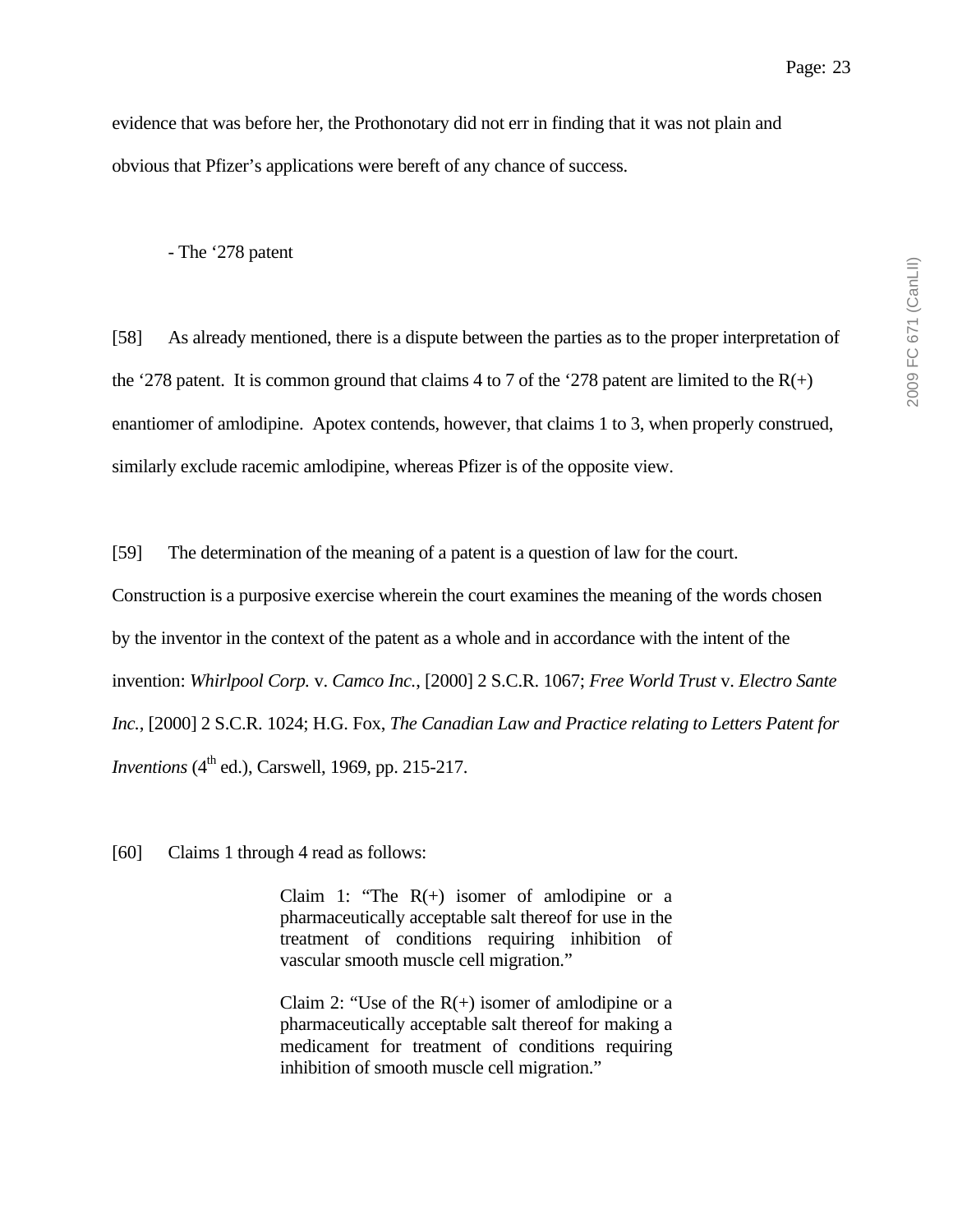Claim 3: "Use of the  $R(+)$  isomer of amlodipine or a pharmaceutically acceptable salt thereof for treatment of conditions requiring inhibition of smooth muscle cell migration."

Claim 4: "A pharmaceutical composition for use in the treatment of conditions requiring inhibition of vascular smooth muscle cell migration, comprising an effective amount of the  $R(+)$  isomer of amlodipine or a pharmaceutically acceptable salt thereof and a pharmaceutically acceptable carrier or diluent, said composition being substantially free of calcium channel-blocking activity.

[61] Claims 5 through 7 are dependent on claim 4. There is need to reproduce them as they therefore contain the same limitation as claim 4.

[62] Apotex makes a number of arguments in support of its interpretation that the '278 patent excludes the racemic amlodipine. First, it submits that a plain reading of claims 1 to 3 indicate that they relate to the  $R(+)$  enantiomer of amlodipine and not to the racemic amlodipine. Since the '278 patent carefully distinguishes between  $R(+)$  amlodipine and racemic amlodipine throughout the '278 patent, the inventor could simply have written "amlodipine" instead of the more laborious "the R(+) enantiomer of amlodipine" had claims 1 to 3 been intended to embrace the racemate.

[63] Second, Apotex submits that a proper contextual analysis makes manifest the intention of the inventor to exclude racemic amlodipine from the scope of the claims of the '278 patent. The patent begins by acknowledging that racemic amlodipine,  $R(+)$  amlodipine and  $S(-)$  amlodipine, along with other calcium channel blockers, were known inhibitors of smooth muscle cell migration. The invention to which the '278 patent purports to relate is the discovery that "the  $R(+)$  isomer of amlodipine, despite its lack of calcium channel blocking activity, is a potent inhibitor of smooth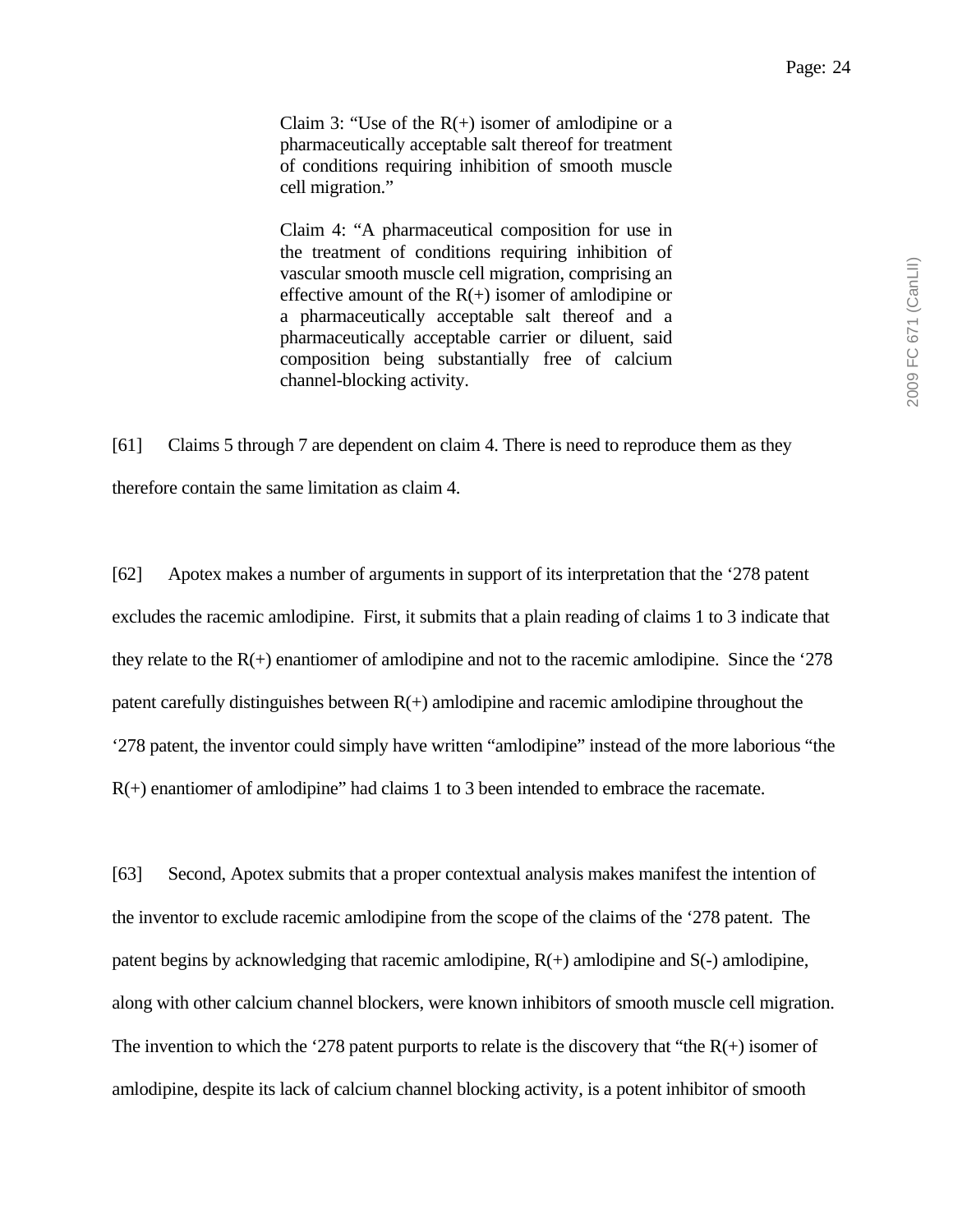muscle cell migration". The '278 patent describes as its discovery that  $R(+)$  amlodipine inhibits smooth muscle cell migration while not producing channel-blocking effects. Therefore, to read the phrase "the  $R(+)$  isomer of amlodipine" in claims 1 to 3 as encompassing racemic amlodipine would be to defeat the very purpose of the patent, so the argument goes, as a patient receiving racemic amlodipine would suffer the "concomitant cardiovascular effects" the patent was directed to avoid. In addition, such an interpretation of claims 1 to 3 would amount to interpreting these claims so as to cover what the patent itself identifies as prior art.

[64] As compelling as these arguments may seem at first sight, I do not think that they satisfy the high burden that Apotex must meet in showing that Pfizer's applications are so clearly futile that they do not have the slightest chance of success. First of all, the alternative interpretation of the '278 patent offered by Pfizer is not so far fetched as to make it plain and obvious that Apotex's reading must be preferred. If Pfizer's construction of claims 1 to 3 is accepted, Apotex will infringe claims 1 to 3 of the '278 patent because the Apotex tablets contain, by Apotex's own admission, racemic amlodipine. And even if Apotex's construction of these claims is preferred, it is not entirely clear that it will not infringe them based on the evidence that is before the Court at this stage of the proceeding. I will deal in turn with each of these aspects.

[65] At the outset, it is fair to say that the claims of the '278 patent have not yet been construed by this Court. Apotex argued that Pfizer is estopped from arguing that claims 1, 2, and 3 of the '278 patent cover racemic amlodipine as this Court has previously held that a claim for the  $R(+)$ enantiomer of amlodipine does not encompass a claim for the racemate: see *Pfizer Canada Inc.* v. *Canada (Minister of Health)*, 2007 FC 187; *Pfizer Canada Inc.* v. *Canada (Minister of Health)*

Page: 25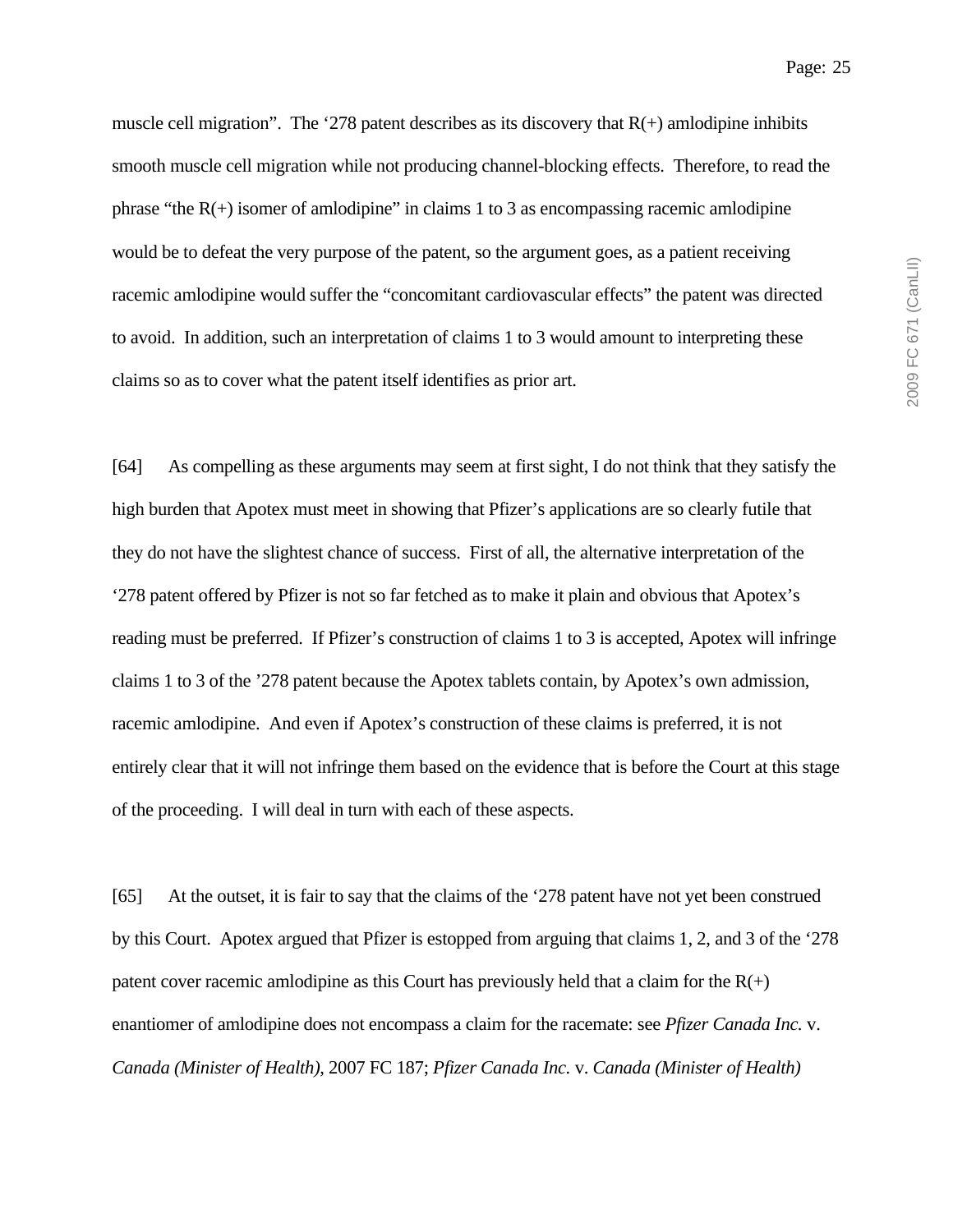Page: 26

(2007), 59 C.P.R.  $(4<sup>th</sup>)$  166. But the application of the doctrine of issue estoppel within the context of the *Regulations* requires that: (a) the same question has been decided; (b) the judicial decision which is said to create the estoppel was final; and (c) the parties to the judicial decision were the same as the parties to the proceedings in which the estoppel is raised: *Danyluk* v. *Ainsworth Technologies Inc.*, [2001] 2 S.C.R. 460, at 477; *AB Hassle v. Apotex Inc.* (2005), 38 C.P.R. (4<sup>th</sup>) 216, at paras. 66-67 (F.C), aff'd (2006), 47 C.P.R. (4th) 329 (F.C.A.); *Procter & Gamble Pharmaceuticals Canada Inc. v. Canada (Minister of Health)* (2003), 33 C.P.R. (4<sup>th</sup>) 193, at para. 17 (F.C.A.).

[66] I agree with counsel for the applicants that the issues before this Court in the two cases relied upon by the respondents were entirely different. Both of these cases dealt with an entirely different patent, Canadian Patent No. 2,355,493 ('493 patent), on the basis of an entirely different evidentiary record. The '278 patent was not before the Court in these previous proceedings, and it would be improper to consider the '493 patent in construing the '278 patent. Moreover, patent construction is to be conducted as at the date of publication of the patent – in this case, March 1995. The Supreme Court of Canada has made it clear that the claims of a patent are to be construed within the context of the patent specification, and not in the context of extrinsic evidence. Apotex is using the '493 patent as extrinsic evidence to construe the claims of the '278 patent. This is inappropriate, especially since the '493 patent was published seven years after the '278 patent.

[67] The only evidence on these records as to how claims 1 to 3 of the '278 patent would be understood by a person of ordinary skill in the art is that of Dr. Roush, the expert who gave evidence on behalf of Pfizer. The expert called by Apotex, Dr. Batey, did not offer an opinion on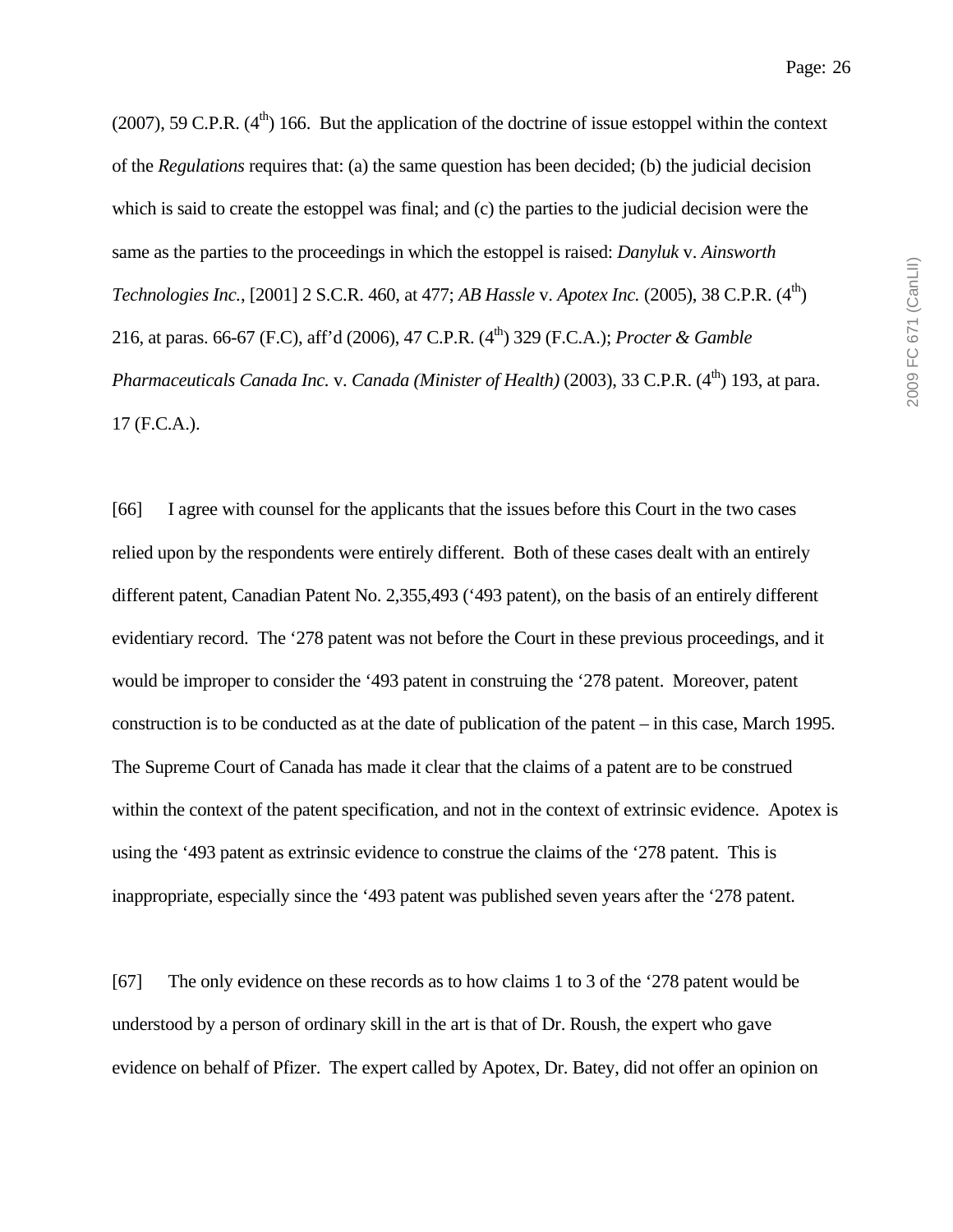claims 1 to 3. As he stated in his affidavit, he is unable to comment on these claims as they pertain to a subject matter beyond his expertise.

[68] Dr. Roush states in his affidavit that a person of ordinary skill in the art would understand that racemic amlodipine contains the  $R(+)$  enantiomer of amlodipine and has an inhibitory effect on smooth muscle cell migration. As a result, racemic amlodipine can be used in the treatment of conditions for which an inhibitor of smooth muscle cell migration is required. A skilled person would also understand that claims 1, 2 and 3 of the '278 patent encompass racemic amlodipine, in that racemic amlodipine contains a smooth muscle migration inhibitory amount of the  $R(+)$ enantiomer. According to Dr. Roush, there is nothing in these claims that excludes the presence of the S(-) enantiomer or, indeed, any other therapeutic agent.

[69] In his view, the presence of limiting language in claims 4 through 7 (*i.e.*, requiring optically pure  $R(+)$  amlodipine) further supports a permissive reading of claims 1, 2 and 3 which do not contain such a limitation. That the patentee did not impose this limitation in claims 1, 2 and 3 indicates that racemic amlodipine would achieve the desired result (*i.e.*, contain an effective amount of the  $R(+)$  enantiomer to inhibit smooth muscle cell migration).

[70] I recognize that expert opinion, as helpful as it may be in construing a patent, does not relieve this Court of its ultimate responsibility: patent construction is a matter of law, it is for the Court to interpret the claims of a patent. As the Supreme Court said in its seminal decision of *Whirlpool Corp.* v. *Camco Inc.*, *supra*, at para. 57, "…the role of the expert [is] not to interpret the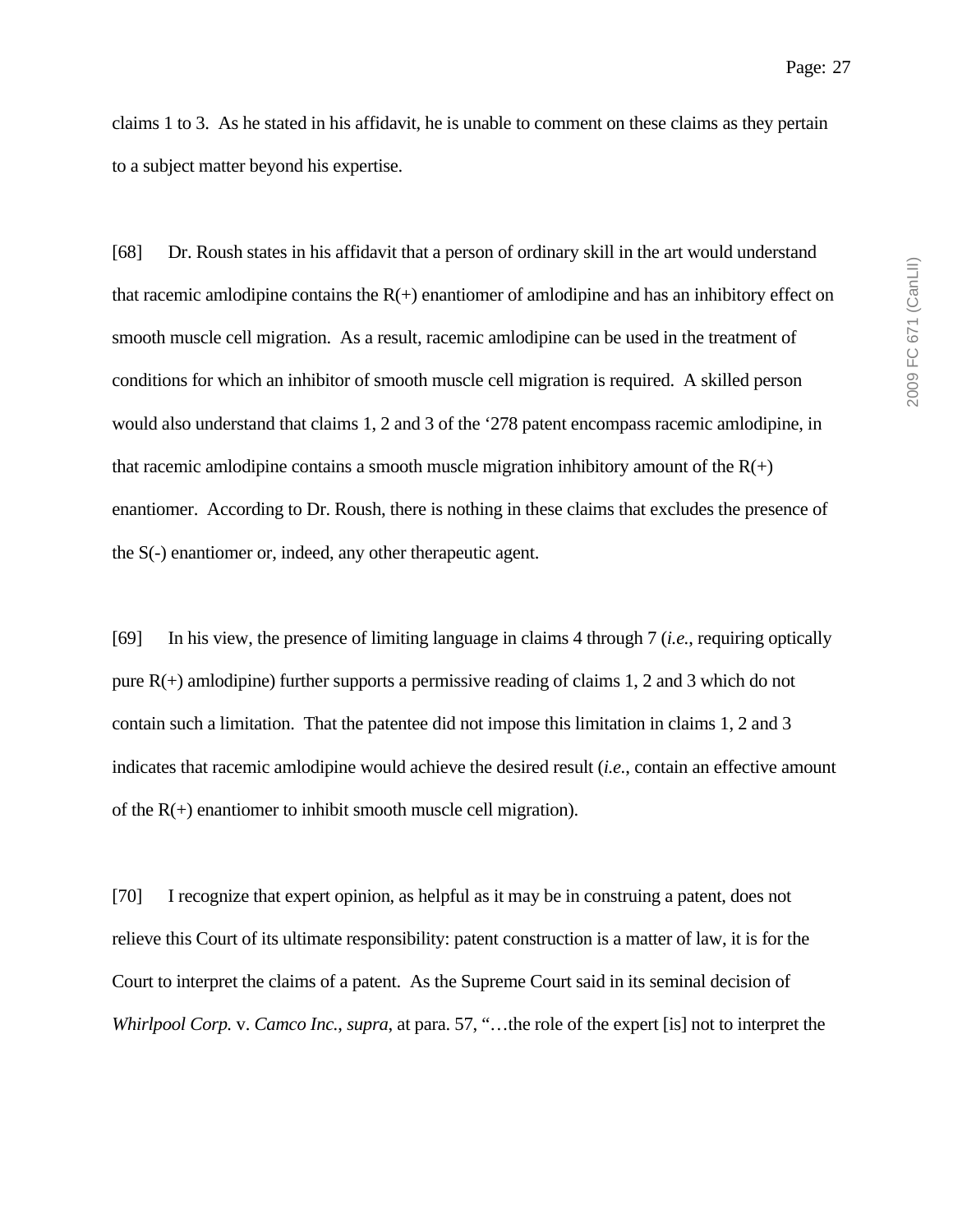patent claims but to put the trial judge in the position of being able to do so in a knowledgeable way."

[71] I am also mindful of the counter arguments put forward by counsel for the respondent, according to whom Dr. Roush erred in several respects. For example, it was alleged that Dr. Roush misunderstood the inventive concept of the '278 patent, that he improperly used the product monograph for Norvasc to construe the claims of the '278 patent, and that he ignored the fact that claims 1 to 3 relate to a compound  $(R(+)$  amlodipine) while claim 4 relates to a composition that contains  $R(+)$  amlodipine along with other things.

[72] These conflicting views and arguments about the proper construction of the '278 patent are clear evidence that this issue is far from being free of doubt, and is better left to the judge who will be hearing Pfizer's application. It would be most inappropriate for this Court to rule definitively and for the first time on the proper construction of a patent in the content of a motion made under paragraph 6(5)(b) of the *Regulations*. Whatever may be my views as to the cogency of the arguments made by both parties, I have not been convinced that this case should not proceed to a full consideration of the merits.

[73] In any event, Apotex could infringe the '278 patent on the basis of either construction of that patent. If Pfizer's construction of claims 1 to 3 is preferred, Apotex will infringe claims 1 to 3 of the '278 patent because the Apotex tablets contain, by Apotex's own admission, racemic amlodipine. But even if Apotex's construction of these claims is preferred, Apotex could still infringe them on the basis that the Apotex tablets will contain an excess of the  $R(+)$  enantiomer of amlodipine.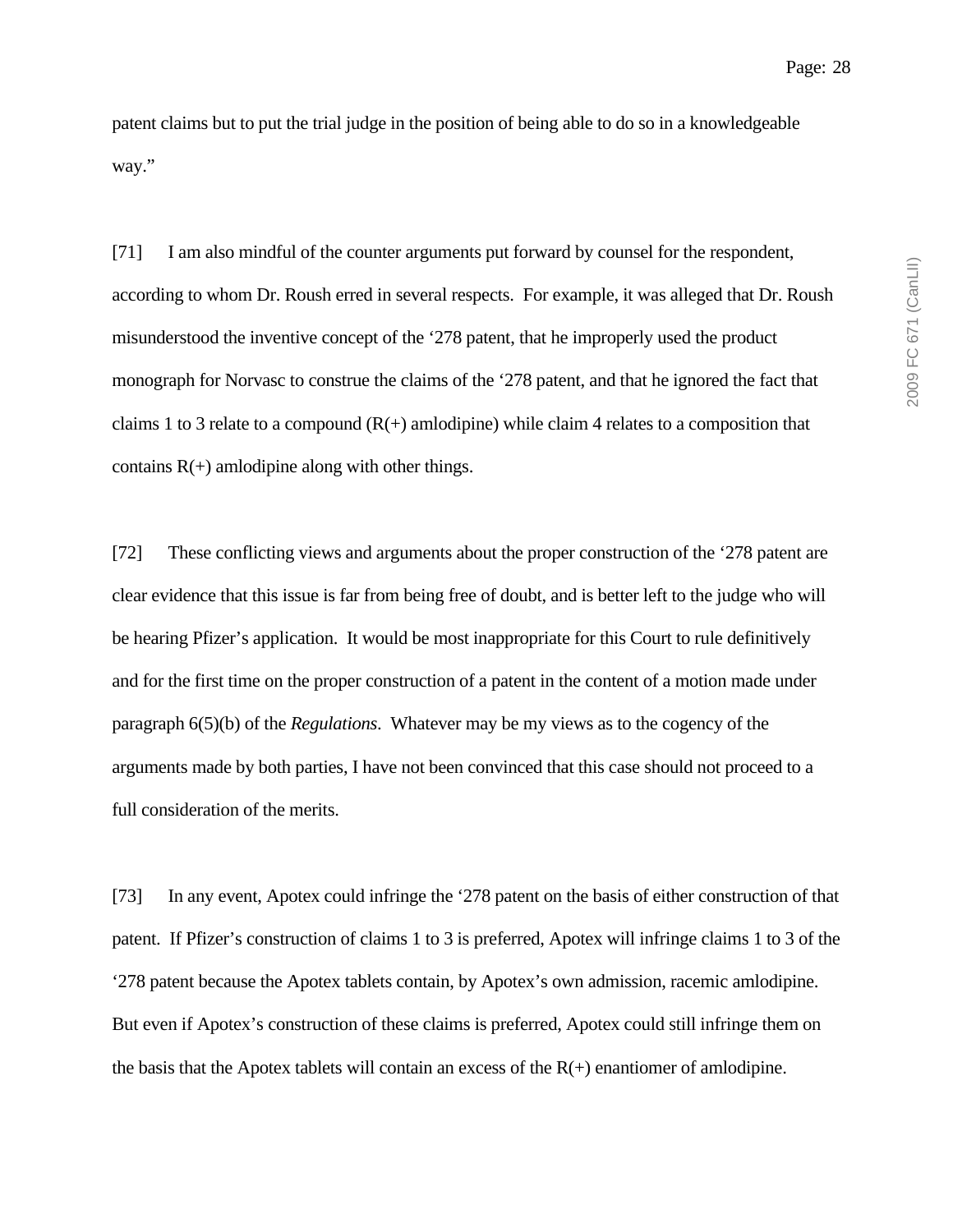[74] Apotex relies on Exhibit "B" to each of the affidavits of Dr. Batey, which purport to be copies of portions of Apotex's submissions to the Minister, to show that the Apotex tablets will not contain the  $R(+)$  enantiomer. For the reasons already developed above in relation to the '393 patent, these documents are, at best, double hearsay. Apotex clearly relies on these documents for the proof of their contents. However, for reasons known only to Apotex, it chose not to adduce evidence from anyone with knowledge of these submissions. Dr. Batey has no knowledge of them, as these documents were given to him by Apotex's counsel. There is no evidence as to who provided these documents to Apotex's counsel or whether they correspond with the information on file with the Minister.

[75] Further, the documents attached to the Batey affidavits in what purports to relate to Apotex's amlodipine free base submission (T-876-08) identify a certain impurity produced in Apotex's manufacturing process. Dr. Roush is of the view that the only way such an enantiomer could arise would be if the starting material was not racemic. This reasoning suggests to Dr. Roush that the medicine in the Apotex tablets may contain an uneven mixture of enantiomers.

[76] In response, Apotex argues that the impurity must be racemic because it is the by-product of a synthetic process that employs only racemic materials to prepare the amlodipine. Apotex also claims that certain physical properties of the Apotex tablets, such as its optical rotation, are consistent with the conclusion that it is racemic.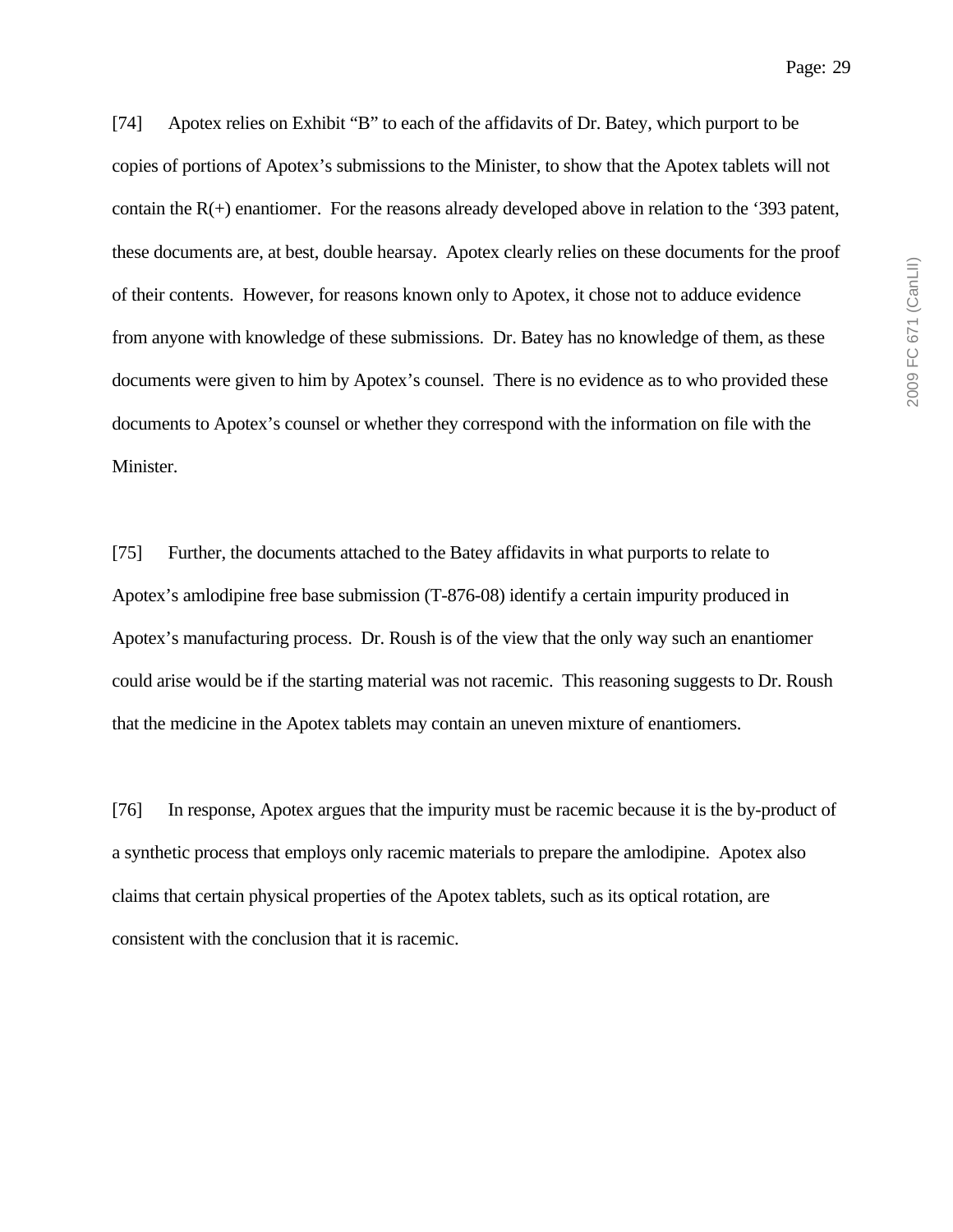[77] As can be expected, these arguments are strongly contested by Pfizer. I agree with counsel for Pfizer that many of these arguments, offered through the affidavit of Dr. Golberg, principal scientist in the Analytical Operations Division of Apotex, constitute hearsay evidence. It is also true that Dr. Goldberg has not put forward any information or documentation to support his statement that Apotex's provider only employs racemic materials in its synthetic route to prepare the amlodipine base. But there is no need, at this stage, to go any deeper in the assessment of these various arguments, as they are mostly based on speculations (as far as Pfizer is concerned) and on hearsay evidence and on an incomplete record (in the case of Apotex). This is far from enough to satisfy the Court that Pfizer's application is frivolous and abusive, and it would be remiss of me to conclude that Apotex has met its heavy burden pursuant to subsection 6(5) of the *Regulations* on the basis of the evidence before the Court. I agree with the Prothonotary that in these circumstances it is far more appropriate to leave it to the judge hearing the application to decide these matters on the basis of a more complete evidentiary record. Not only has the Court of Appeal not yet ruled on the motion of Pfizer seeking the disclosure of the entire Chemistry and Manufacturing Section contained in Apotex's NDSs, but Pfizer has not delivered its evidence on the merits either. Accordingly, this Court is in no position to cut short Pfizer's application; on the basis of the record that is before me, it is impossible to conclude that it does not have at least an arguable case.

[78] Just as it did before the Prothonotary, Pfizer also made a number of other arguments to resist the motion filed by Apotex pursuant to paragraph 6(5)(b) of the *Regulations*. They range from a submission that the NOAs are nullities because Apotex did not make an allegation at the time it served its notices, to the further argument that even if Apotex is entitled to make an allegation, it did not do so before serving on Pfizer the letters purporting to be NOAs with respect to the '278 patent.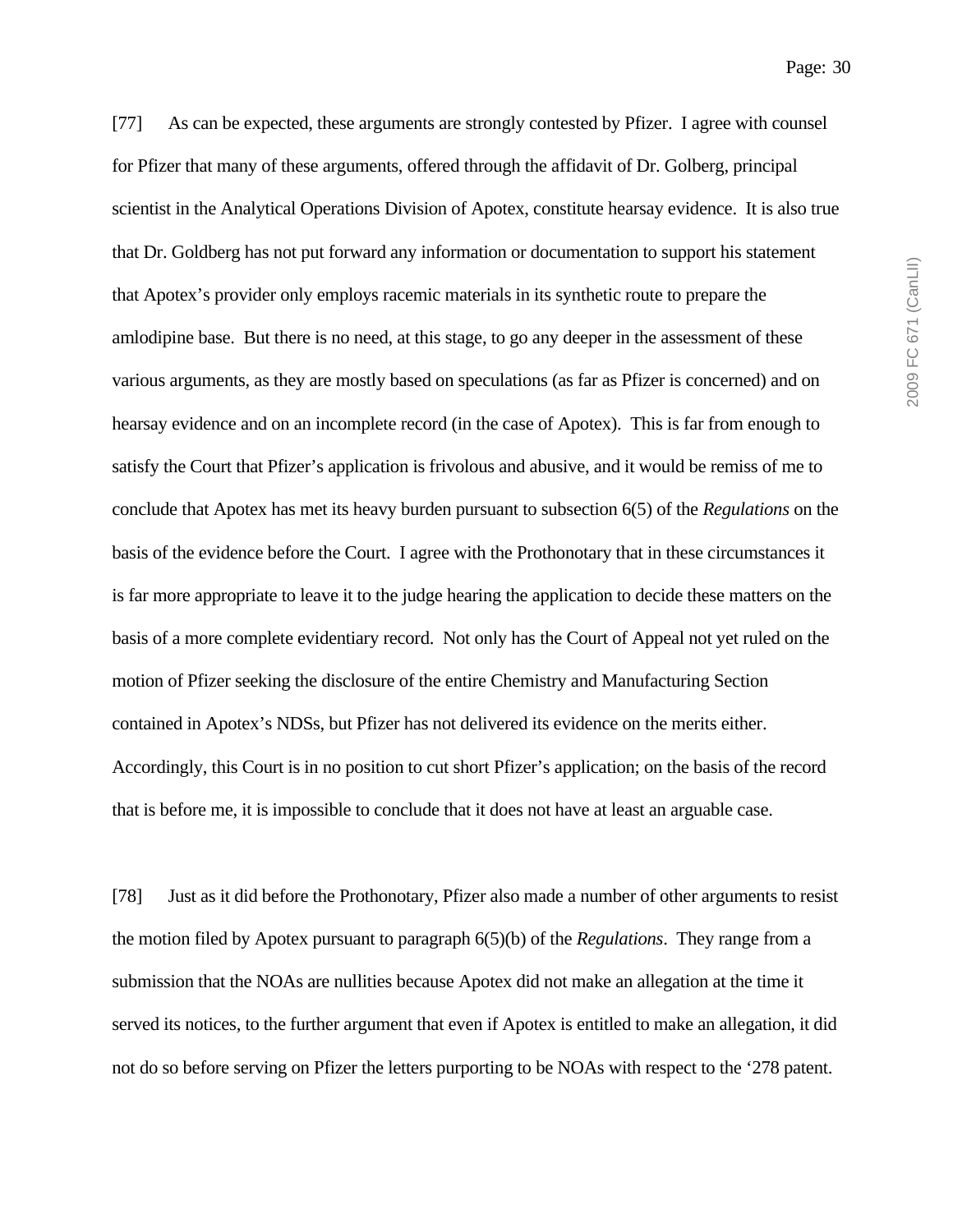Furthermore, Pfizer alleges that Apotex is estopped from arguing that it is plain and obvious that Pfizer has no chance of success as it did not oppose the merits of Pfizer's motions to amend its notices of application.

[79] The Prothonotary declined to rule on these issues, being of the view that these matters are best left to the hearing judge. I agree. Having concluded that Apotex failed to establish that Pfizer's applications are frivolous and abusive, there would be no point to discuss at this stage the more procedural arguments raised by Pfizer, some of which are novel and have not yet been authoritatively decided. These issues, like the others discussed above, are better left to the judge who will be hearing in full the applications filed by Pfizer.

[80] For all of the foregoing reasons, this appeal is dismissed, with costs to Pfizer.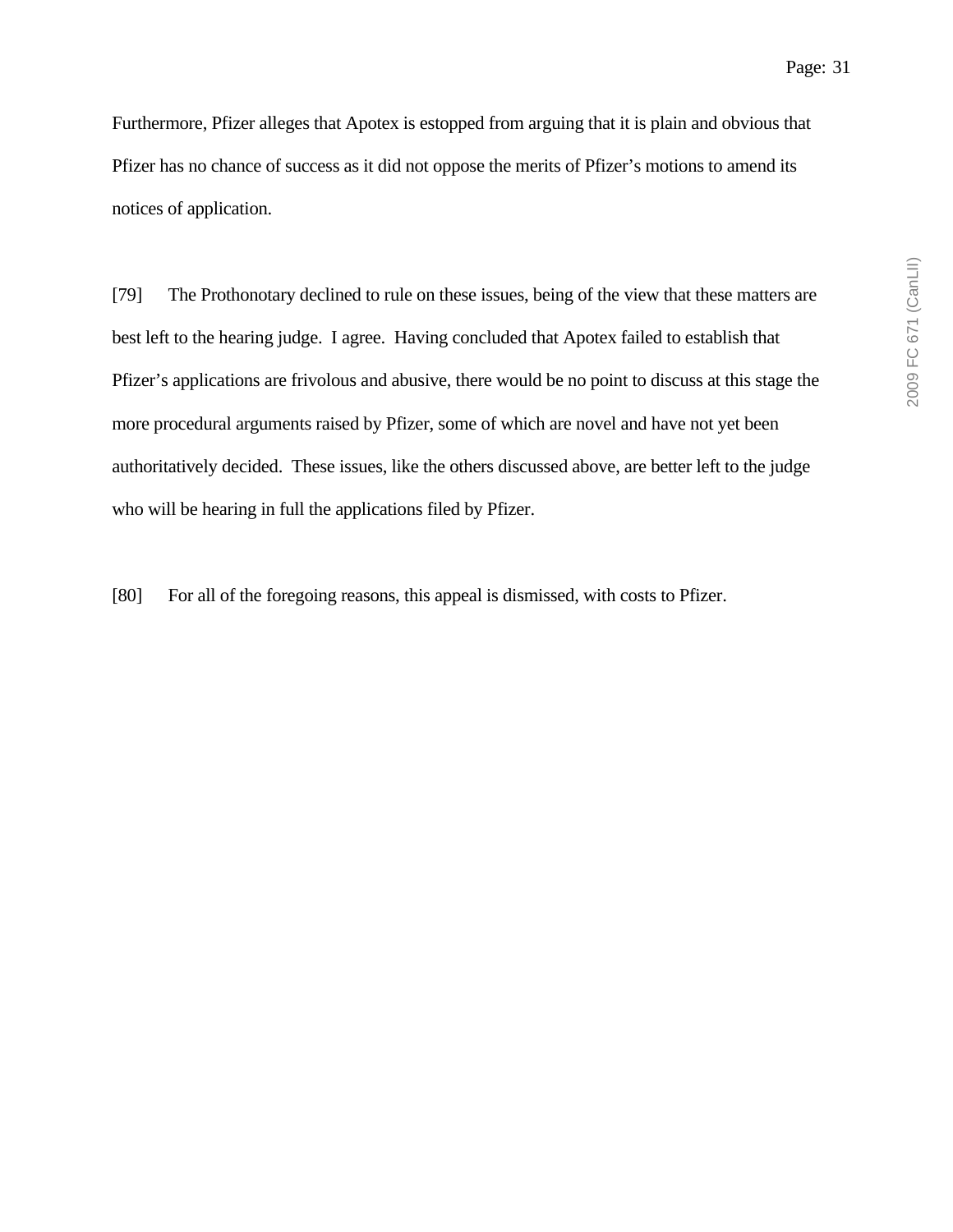# **ORDER**

**THIS COURT ORDERS that** this appeal is dismissed, with costs to Pfizer.

"Yves de Montigny"

Judge